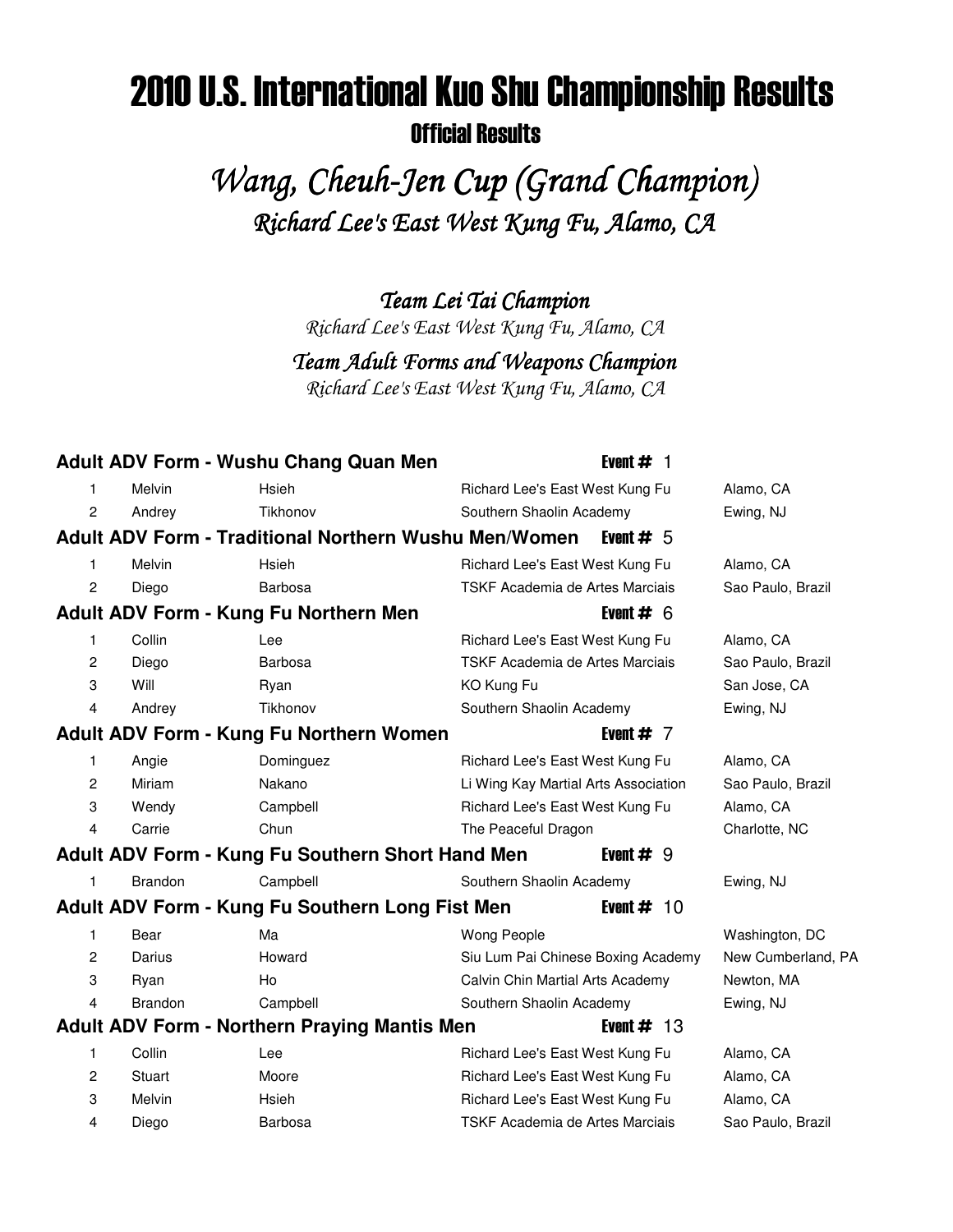|                |                | <b>Adult ADV Form - Northern Praying Mantis Women</b> | Event $# 14$                           |                     |
|----------------|----------------|-------------------------------------------------------|----------------------------------------|---------------------|
| 1              | Angie          | Dominguez                                             | Richard Lee's East West Kung Fu        | Alamo, CA           |
| 2              | Wendy          | Campbell                                              | Richard Lee's East West Kung Fu        | Alamo, CA           |
| 3              | Kaylee         | Baker                                                 | Richard Lee's East West Kung Fu        | Alamo, CA           |
| 4              | Meghan         | <b>Mannion Gray</b>                                   | Richard Lee's East West Kung Fu        | Alamo, CA           |
|                |                | Adult ADV Weapons - Wushu Long Weapon Men             | Event $#$ 15                           |                     |
| 1              | Andrey         | Tikhonov                                              | Southern Shaolin Academy               | Ewing, NJ           |
|                |                | <b>Adult ADV Weapons - Wushu Short Weapon Men</b>     | Event $# 17$                           |                     |
| 1              | Melvin         | Hsieh                                                 | Richard Lee's East West Kung Fu        | Alamo, CA           |
| $\overline{c}$ | Andrey         | Tikhonov                                              | Southern Shaolin Academy               | Ewing, NJ           |
|                |                | Adult ADV Weapons - Kung Fu Staff Men                 | Event $# 19$                           |                     |
| 1              | Anderson       | Santos                                                | TSKF Academia de Artes Marciais        | Sao Paulo, Brazil   |
| 2              | Collin         | Lee                                                   | Richard Lee's East West Kung Fu        | Alamo, CA           |
| 3              | Melvin         | Hsieh                                                 | Richard Lee's East West Kung Fu        | Alamo, CA           |
| 4              | Wesley         | <b>Strey</b>                                          | Zhong Yi Kung Fu Association           | Madison, WI         |
|                |                | Adult ADV Weapons - Kung Fu Spear Men                 | Event $#20$                            |                     |
| 1              | Anderson       | Santos                                                | TSKF Academia de Artes Marciais        | Sao Paulo, Brazil   |
| 2              | Bear           | Ma                                                    | <b>Wong People</b>                     | Washington, DC      |
| 3              | Diego          | Barbosa                                               | TSKF Academia de Artes Marciais        | Sao Paulo, Brazil   |
| 4              | Rafael         | Bernardes de Souza                                    | Associacao Tan Lan de Kung fu          | Sao Caetano do Sul, |
|                |                | Adult ADV Weapons - Kung Fu Broadsword Men            | Event $#21$                            |                     |
| 1              | Ryan           | Ho                                                    | Calvin Chin Martial Arts Academy       | Newton, MA          |
| $\overline{c}$ | Collin         | Lee                                                   | Richard Lee's East West Kung Fu        | Alamo, CA           |
| 3              | Melvin         | Hsieh                                                 | Richard Lee's East West Kung Fu        | Alamo, CA           |
| 4              | David          | Curran                                                | KO Kung Fu                             | San Jose, CA        |
|                |                | Adult ADV Weapons - Kung Fu Straight Sword Men        | Event $#22$                            |                     |
| 1              | David          | Curran                                                | KO Kung Fu                             | San Jose, CA        |
| 2              | Anderson       | Santos                                                | <b>TSKF Academia de Artes Marciais</b> | Sao Paulo, Brazil   |
| 3              | Diego          | <b>Barbosa</b>                                        | TSKF Academia de Artes Marciais        | Sao Paulo, Brazil   |
| 4              | Wesley         | Strey                                                 | Zhong Yi Kung Fu Association           | Madison, WI         |
|                |                | Adult ADV Weapons - Kung Fu Other Weapon Men          | Event $#23$                            |                     |
| 1              | Stuart         | Moore                                                 | Richard Lee's East West Kung Fu        | Alamo, CA           |
| 2              | Andrey         | Tikhonov                                              | Southern Shaolin Academy               | Ewing, NJ           |
| 3              | Rafael         | Bernardes de Souza                                    | Associacao Tan Lan de Kung fu          | Sao Caetano do Sul, |
| 4              | Daniel         | Galvao Paes                                           | Li Wing Kay Martial Arts Association   | Sao Paulo, Brazil   |
|                |                | <b>Adult ADV Weapons - Southern Long Weapon Men</b>   | Event $#24$                            |                     |
| 1              | Chris          | K                                                     | Can-Tai Kung Fu                        | mississauga, canada |
|                |                | <b>Adult ADV Weapons - Southern Short Weapon Men</b>  | Event $#25$                            |                     |
| 1              | Chris          | Shier                                                 | Can-Tai Kung Fu                        | mississauga, canada |
| 2              | <b>Brandon</b> | Campbell                                              | Southern Shaolin Academy               | Ewing, NJ           |
|                |                | Adult ADV Weapons - Kung Fu Long Weapon Women         | Event $#26$                            |                     |
| 1              | Miriam         | Nakano                                                | Li Wing Kay Martial Arts Association   | Sao Paulo, Brazil   |
| 2              | Angie          | Dominguez                                             | Richard Lee's East West Kung Fu        | Alamo, CA           |
| 3              | Kaylee         | Baker                                                 | Richard Lee's East West Kung Fu        | Alamo, CA           |
| 4              | Meghan         | <b>Mannion Gray</b>                                   | Richard Lee's East West Kung Fu        | Alamo, CA           |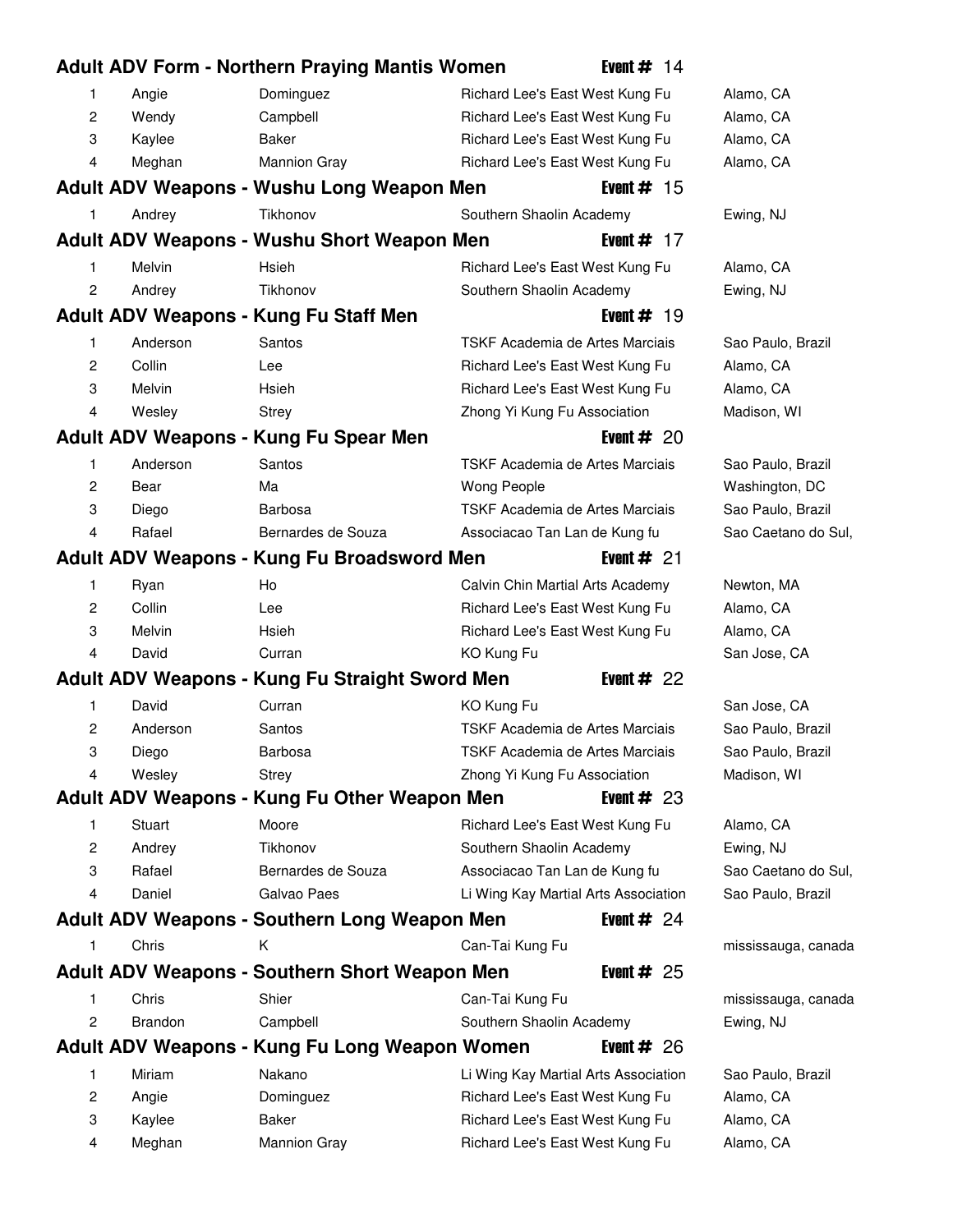# **Adult ADV Weapons - Kung Fu Short Weapon Women** Event # 27 1 Miriam Nakano 30 Li Wing Kay Martial Arts Association Sao Paulo, Brazil 2 Angie **20 Dominguez** 80 **Richard Lee's East West Kung Fu** Alamo, CA 3 Meredith Staggs 11 Richard Lee's East West Kung Fu Alamo, CA 4 Meghan Mannion Gray 11 Richard Lee's East West Kung Fu Alamo, CA **Adult ADV Weapons - Kung Fu Other Weapon Women** Event # 28 1 Miriam Nakano 30 Li Wing Kay Martial Arts Association Sao Paulo, Brazil 2 Angie **20 Dominguez** 80 **Richard Lee's East West Kung Fu** Alamo, CA 3 Meghan Mannion Gray 11 Richard Lee's East West Kung Fu Alamo, CA 4 Wendy Campbell 67 Richard Lee's East West Kung Fu Alamo, CA **Adult ADV 2-Man Set - Empty Hand** Event # 29 1 Will Ryan Ryan KO Kung Fu San Jose, CA 1 Christopher Ryan 1 KO Kung Fu San Jose, CA 2 Melvin 19 Hsieh 19 Richard Lee's East West Kung Fu Alamo, CA 2 Collin Lee **195 Lee 196 Richard Lee's East West Kung Fu** Alamo, CA 3 Jake 51 Moore 51 Moore 51 Moore 51 Richard Lee's East West Kung Fu Alamo, CA 3 Stuart Moore 61 Moore 51 Richard Lee's East West Kung Fu Alamo, CA 4 Kaylee **11 Baker 11 Baker** 11 Baker 11 Richard Lee's East West Kung Fu Alamo, CA 4 Meredith Staggs 11 Richard Lee's East West Kung Fu Alamo, CA **Adult ADV 2-Man Set - Weapon** Event # 30 1 Stuart Moore 51 Richard Lee's East West Kung Fu Alamo, CA 1 Collin Lee **1. East Colling Lee 1. East West Kung Fu** Alamo, CA 2 Anderson Santos 10 TSKF Academia de Artes Marciais Sao Paulo, Brazil 2 Diego Barbosa 17 Barbosa 17 TSKF Academia de Artes Marciais 17 Sao Paulo, Brazil 3 Bryan Cheng 13 Calvin Chin Martial Arts Academy Newton, MA 3 Ryan Ho 17 Calvin Chin Martial Arts Academy Newton, MA 4 Woody Wallace 21 Zhong Yi Kung Fu Association Madison, WI 4 Christopher Kucera 18 Zhong Yi Kung Fu Association Madison, WI **Adult ADV Kenpo Form - Men** Event # 31 1 michael melendez 17 KO Kung Fu San Jose, CA 2 Will Ryan Ryan KO Kung Fu San Jose, CA 3 Adam **Robbert** 22 Richard Lee's East West Kung Fu Alamo, CA 4 Melvin 19 Hsieh 19 Richard Lee's East West Kung Fu Alamo, CA **Adult ADV Kenpo Form - Women** Event # 32 1 Carrie Chun 35 Chun 35 The Peaceful Dragon Charlotte, NC 2 Wendy Campbell 67 Richard Lee's East West Kung Fu Alamo, CA 3 Meghan Mannion Gray 11 Richard Lee's East West Kung Fu Alamo, CA 4 Roz Curran 28 KO Kung Fu San Jose, CA **Adult ADV Kenpo Weapon - Men** Event # 23 1 michael melendez 17 KO Kung Fu San Jose, CA 2 Will Ryan KO Kung Fu San Jose, CA 3 Joe Salas 16 Salas 16 KO Kung Fu San Jose, CA **Adult ADV Kenpo Weapon - Women** Event # 34 1 Wendy Campbell 67 Richard Lee's East West Kung Fu Alamo, CA 2 Meghan Mannion Gray 11 Richard Lee's East West Kung Fu Alamo, CA 3 Teresa 20 Ogata 13 Richard Lee's East West Kung Fu Alamo, CA 4 Roz Curran 28 Curran 28 KO Kung Fu San Jose, CA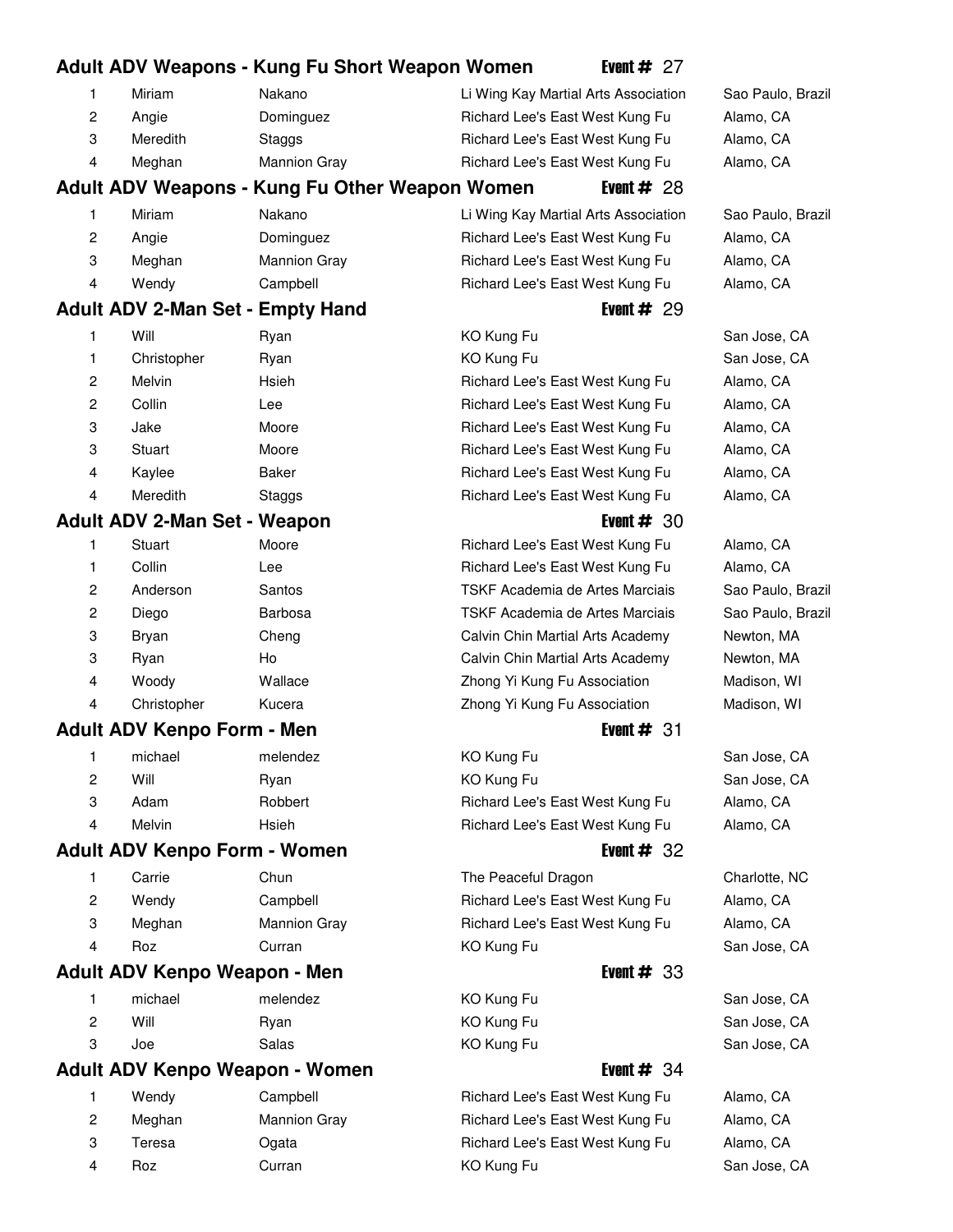|                | <b>Adult ADV Mass Attack - Men</b>   |                                                       | Event $#35$                                               |                    |
|----------------|--------------------------------------|-------------------------------------------------------|-----------------------------------------------------------|--------------------|
| 1              | michael                              | melendez                                              | KO Kung Fu                                                | San Jose, CA       |
| $\overline{c}$ | Adam                                 | Robbert                                               | Richard Lee's East West Kung Fu                           | Alamo, CA          |
| 3              | Will                                 | Ryan                                                  | KO Kung Fu                                                | San Jose, CA       |
|                | <b>Adult ADV Mass Attack - Women</b> |                                                       | Event $#36$                                               |                    |
| 1              | Roz                                  | Curran                                                | KO Kung Fu                                                | San Jose, CA       |
| 2              | Janice                               | Fitzsimmons                                           | Richard Lee's East West Kung Fu                           | Alamo, CA          |
| 3              | Meredith                             | Staggs                                                | Richard Lee's East West Kung Fu                           | Alamo, CA          |
| 4              | Kaylee                               | Baker                                                 | Richard Lee's East West Kung Fu                           | Alamo, CA          |
|                |                                      | Adult ADV Light Contact Sparring - Men Heavy Weight   | Event $# 37$                                              |                    |
| 1              | Edward                               | <b>Dallas</b>                                         | Green Dragon Chinese Martial Arts School Wrightstown, New |                    |
| 2              | Philippe                             | Thomas                                                | US Kuoshu Academy                                         | Owings Mills, MD   |
|                |                                      | <b>Adult ADV Light Contact Sparring - Women</b>       | Event $#$ 40                                              |                    |
| 1              | jessica                              | Henry                                                 | The Peaceful Dragon                                       | Charlotte, NC      |
|                |                                      | <b>Adult INT Form - Wushu Nan Quan Men/Women</b>      | Event # $42$                                              |                    |
| 1              | Yu-Neng                              | Yeh                                                   | Professional Martial Arts Academy                         | Sterling, Virginia |
|                |                                      | Adult INT Form - Kung Fu Northern Men                 | Event $#$ 44                                              |                    |
| 1              | Christopher                          | Kucera                                                | Zhong Yi Kung Fu Association                              | Madison, WI        |
| 2              | james                                | carlton                                               | Richard Lee's East West Kung Fu                           | Alamo, CA          |
| 3              | Kevin                                | Wolf                                                  | US Kuoshu Academy                                         | Owings Mills, MD   |
| 4              | Lee                                  | <b>Brindel</b>                                        | US Martial Arts - Gaithersburg                            | Gaithersburg, MD   |
|                |                                      |                                                       |                                                           |                    |
|                |                                      | <b>Adult INT Form - Kung Fu Northern Women</b>        | Event $#$ 45                                              |                    |
| 1              | Jessica                              | Matsumoto                                             | LA Tien Shan Pai                                          | Los Angeles, CA    |
| 2              | Elisa                                | Suto                                                  | TSKF Academia de Artes Marciais                           | Sao Paulo, Brazil  |
| 3              | Danyelle                             | Frascareli                                            | TSKF Academia de Artes Marciais                           | Sao Paulo, Brazil  |
| 4              | Tina                                 | Duong                                                 | East West Kung Fu                                         | Alamo, CA          |
|                |                                      | Adult INT Form - Kung Fu Southern Women               | Event $#$ 46                                              |                    |
| 1              | Mei                                  | Cao                                                   | Wong Chinese Boxing Association                           | Washington, DC     |
|                |                                      | Adult INT Form - Kung Fu Southern Long Fist Men       | Event # $48$                                              |                    |
| 1              | Will                                 | Sims                                                  | Southern Shaolin Academy                                  | Ewing, NJ          |
| 2              | Jason                                | Lin                                                   | Wong People                                               | Washington, DC     |
| 3              | Yasir                                | Ahmad                                                 | Southern Shaolin Academy                                  | Ewing, NJ          |
| 4              | Philip                               | Guirand                                               | Southern Shaolin Academy                                  | Ewing, NJ          |
|                |                                      | <b>Adult INT Form - Northern Praying Mantis Men</b>   | Event $# 51$                                              |                    |
| 1              | Kyle                                 | Mumbauer                                              | IEF Martial Arts Academy                                  | North Wales, PA    |
| 2              | Lucas Conti                          | dos Santos                                            | TSKF Academia de Artes Marciais                           | Sao Paulo, Brazil  |
| 3              | Leon                                 | <b>Bathersfeld</b>                                    | Gaam Sing Kwoon Seven Star Praying Mantis                 | Washington, DC     |
| 4              | David                                | Plassa                                                | TSKF Academia de Artes Marciais                           | Sao Paulo, Brazil  |
|                |                                      | <b>Adult INT Form - Northern Praying Mantis Women</b> | Event $# 52$                                              |                    |
| 1              | Danyelle                             | Frascareli                                            | TSKF Academia de Artes Marciais                           | Sao Paulo, Brazil  |
| 2              | Kelly Cristina                       | Frederico                                             | Associacao Shaolin de Kung Fu                             | Sao Paulo, Brazil  |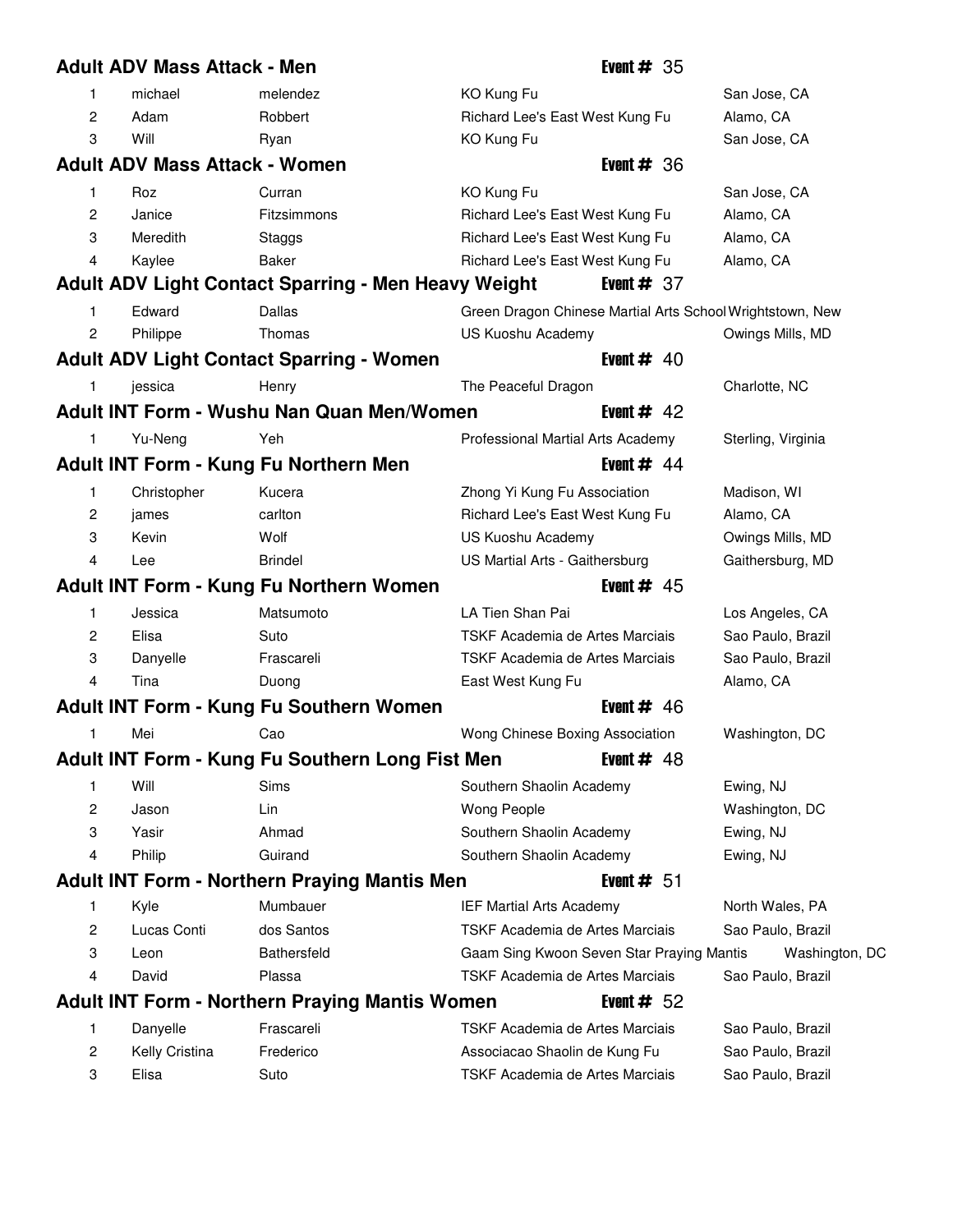|                |                                     | Adult INT Weapons - Kung Fu Weapon Men         | Event $# 53$                    |                   |
|----------------|-------------------------------------|------------------------------------------------|---------------------------------|-------------------|
| 1              | Aytreou                             | Sadri                                          | Richard Lee's East West Kung Fu | Alamo, CA         |
| 2              | Christopher                         | Kucera                                         | Zhong Yi Kung Fu Association    | Madison, WI       |
| 3              | Lucas Conti                         | dos Santos                                     | TSKF Academia de Artes Marciais | Sao Paulo, Brazil |
| 4              | Will                                | <b>Sims</b>                                    | Southern Shaolin Academy        | Ewing, NJ         |
|                |                                     | Adult INT Weapons - Kung Fu Weapon Women       | Event $# 54$                    |                   |
| 1              | Mei                                 | Cao                                            | Wong Chinese Boxing Association | Washington, DC    |
| 2              | Mary Jane                           | <b>Breinholt</b>                               | Tai Yim Kung Fu                 | Kensington, MD    |
| 3              | Danyelle                            | Frascareli                                     | TSKF Academia de Artes Marciais | Sao Paulo, Brazil |
| 4              | Candice                             | <b>Brindel</b>                                 | US Martial Arts - Gaithersburg  | Gaithersburg, MD  |
|                |                                     |                                                | Event# 55 was split by Gender   |                   |
|                |                                     | Adult INT Weapons - Kung Fu Other Weapon Men   | Event $# 55$                    |                   |
| 1              | Will                                | Sims                                           | Southern Shaolin Academy        | Ewing, NJ         |
| 2              | Jonathan                            | Arico                                          | Southern Shaolin Academy        | Ewing, NJ         |
|                |                                     | Adult INT Weapons - Kung Fu Other Weapon Women | Event $# 55A$                   |                   |
| 1              | Elisa                               | Suto                                           | TSKF Academia de Artes Marciais | Sao Paulo, Brazil |
| 2              | Jessica                             | Matsumoto                                      | LA Tien Shan Pai                | Los Angeles, CA   |
| 3              | Kelly Cristina                      | Frederico                                      | Associacao Shaolin de Kung Fu   | Sao Paulo, Brazil |
| 4              | Tina                                | Duong                                          | East West Kung Fu               | Alamo, CA         |
|                |                                     | <b>Adult INT 2-Man Set - Empty Hand</b>        | Event $# 56$                    |                   |
| 1              | Anne                                | Kaufman                                        | KO Kung Fu                      | San Jose, CA      |
| 1              | Hannah                              | Johnson                                        | KO Kung Fu                      | San Jose, CA      |
| 2              | Quynh                               | Pham                                           | KO Kung Fu                      | San Jose, CA      |
| $\overline{c}$ | <b>Brad</b>                         | Webb                                           | KO Kung Fu                      | San Jose, CA      |
| 3              | Yasir                               | Ahmad                                          | Southern Shaolin Academy        | Ewing, NJ         |
| 3              | Will                                | Sims                                           | Southern Shaolin Academy        | Ewing, NJ         |
|                | <b>Adult INT Kenpo Form - Men</b>   |                                                | Event $# 57$                    |                   |
| 1              | james                               | carlton                                        | Richard Lee's East West Kung Fu | Alamo, CA         |
| 2              | Aytreou                             | Sadri                                          | Richard Lee's East West Kung Fu | Alamo, CA         |
| 3              | <b>Brad</b>                         | Webb                                           | KO Kung Fu                      | San Jose, CA      |
|                | <b>Adult INT Kenpo Form - Women</b> |                                                | Event $# 58$                    |                   |
| 1              | Nicole                              | Carpentier                                     | Richard Lee's East West Kung Fu | Alamo, CA         |
| 2              | Amanda                              | Rawlings                                       | Richard Lee's East West Kung Fu | Alamo, CA         |
| 3              | Quynh                               | Pham                                           | KO Kung Fu                      | San Jose, CA      |
| 4              | Anne                                | Kaufman                                        | KO Kung Fu                      | San Jose, CA      |
|                |                                     | Adult INT Kenpo Weapon - Men/Women             | Event $# 59$                    |                   |
| 1              | <b>Brad</b>                         | Webb                                           | KO Kung Fu                      | San Jose, CA      |
| $\overline{c}$ | Anne                                | Kaufman                                        | KO Kung Fu                      | San Jose, CA      |
| 3              | Quynh                               | Pham                                           | KO Kung Fu                      | San Jose, CA      |
| 4              | Nicole                              | Carpentier                                     | Richard Lee's East West Kung Fu | Alamo, CA         |
|                | <b>Adult INT Mass Attack</b>        |                                                | Event $# 60$                    |                   |
| 1              | <b>Brad</b>                         | Webb                                           | KO Kung Fu                      | San Jose, CA      |
| 2              | Quynh                               | Pham                                           | KO Kung Fu                      | San Jose, CA      |
| 3              | james                               | carlton                                        | Richard Lee's East West Kung Fu | Alamo, CA         |
| 4              | Aytreou                             | Sadri                                          | Richard Lee's East West Kung Fu | Alamo, CA         |
|                |                                     |                                                |                                 |                   |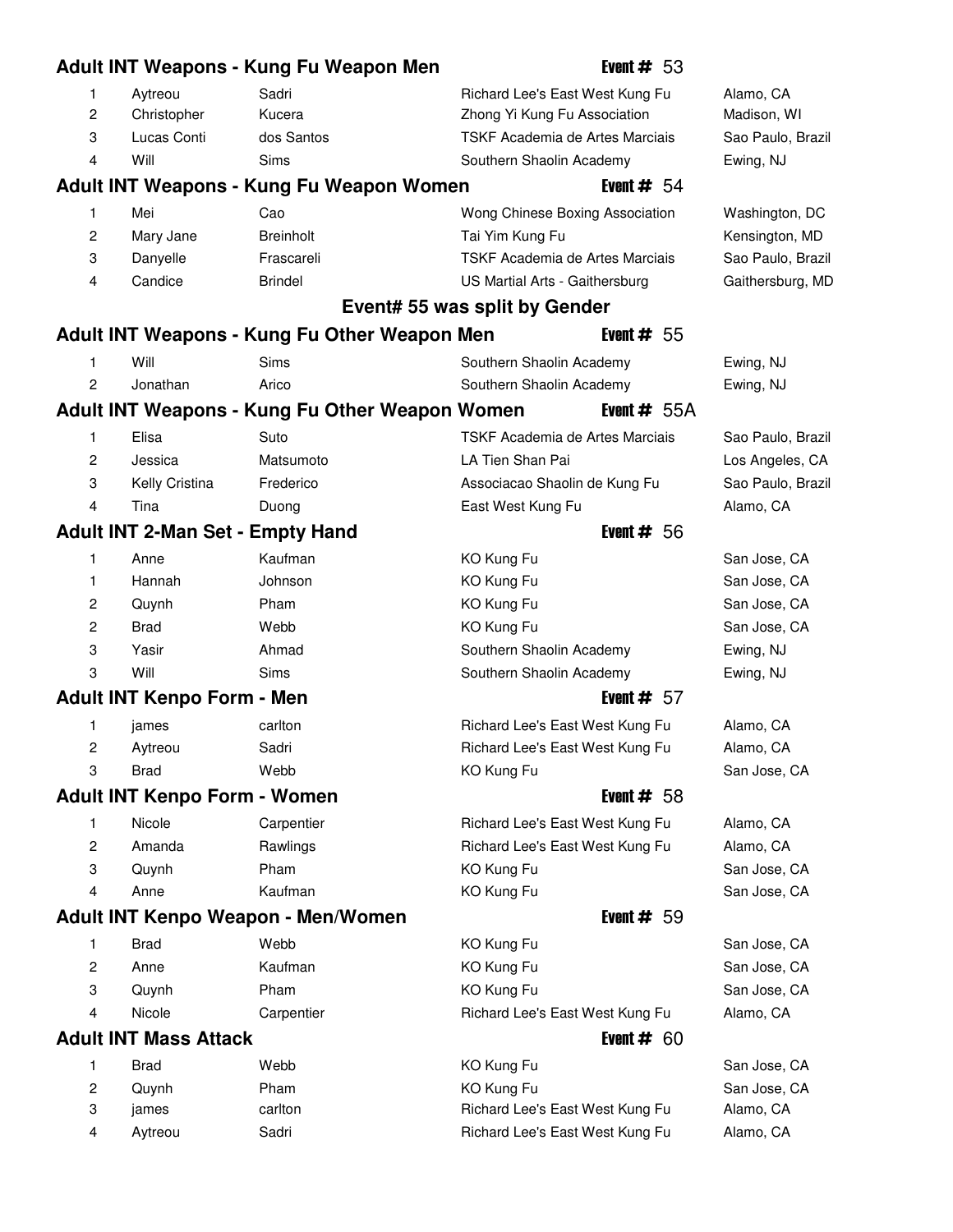|                |                     | <b>Adult INT Light Contact Sparring - Men Heavy Weight</b>  |                                                      | Event $# 61$ |                         |
|----------------|---------------------|-------------------------------------------------------------|------------------------------------------------------|--------------|-------------------------|
| 1              | daniel              | meadows                                                     | advanced wing chun                                   |              | baltimore, maryland     |
| 2              | Shane               | Wielgomas                                                   | Northern Shaolin Academy                             |              | Audobon, PA             |
|                |                     | <b>Adult INT Light Contact Sparring - Men Middle Weight</b> |                                                      | Event $# 62$ |                         |
| 1              | Michael             | McCaughey                                                   | Silk Dragon Chinese Martial Arts                     |              | Towson, Md              |
| 2              | Aytreou             | Sadri                                                       | Richard Lee's East West Kung Fu                      |              | Alamo, CA               |
| 3              | Victor              | Chan                                                        | Universal Defense Systems                            |              | Brooklyn, New York      |
| 4              | Kevin               | Wolf                                                        | <b>US Kuoshu Academy</b>                             |              | Owings Mills, MD        |
|                |                     | <b>Adult INT Light Contact Sparring - Men Light Weight</b>  |                                                      | Event $# 63$ |                         |
| 1              | Jason               | Lin                                                         | Wong People                                          |              | Washington, DC          |
| 2              | john                | ciarpella                                                   | advanced wing chun                                   |              | baltimore, maryland     |
|                |                     | Adult BEG Form - Kung Fu Northern Men                       |                                                      | Event $# 65$ |                         |
| 1              | Gabriel             | <b>Guimares Severo Nunes</b>                                | Associacao Tan Lan de Kung fu                        |              | Sao Caetano do Sul,     |
| 2              | John                | Evans                                                       | US Kuoshu Academy                                    |              | Owings Mills, MD        |
| 3              | Matt                | Feifert                                                     | Richard Lee's East West Kung Fu                      |              | Alamo, CA               |
| 4              | <b>Derrick</b>      | Dias                                                        | US Kuoshu Academy                                    |              | Owings Mills, MD        |
|                |                     | Adult BEG Form - Kung Fu Northern Women                     |                                                      | Event $# 66$ |                         |
| 1              | <b>CELIA REGINA</b> | <b>HOMA</b>                                                 | TSKF Academia de Artes Marciais                      |              | Sao Paulo, Brazil       |
| 2              | Katherine           | Johnson                                                     | US Kuoshu Academy                                    |              | Owings Mills, MD        |
| 3              | Patricia            | Patrick                                                     | US Kuoshu Academy                                    |              | Owings Mills, MD        |
|                |                     | Adult BEG Form - Kung Fu Southern Women                     |                                                      | Event $# 67$ |                         |
| 1              | Jennifer            | Compton                                                     | Kong Hoi Kung Fu Association Sil Lum<br>Mountain     |              | Kings Mountain, NC      |
| 2              | Rachel              | Moriah                                                      | Kong Hoi Kung Fu Association Mint Hill Charlotte, NC |              |                         |
|                |                     | Adult BEG Form - Kung Fu Southern Long Fist Men             |                                                      | Event $# 69$ |                         |
| 1              | Gabriel             | Guimares Severo Nunes                                       | Associacao Tan Lan de Kung fu                        |              | Sao Caetano do Sul,     |
| $\overline{2}$ | Matthew             | Creech                                                      | Kong Hoi Kung Fu Association Sil Lum<br>Mountain     |              | Kings Mountain, NC      |
| 3              | Christopher         | Guzman                                                      | Southern Shaolin Academy                             |              | Ewing, NJ               |
|                |                     | Adult BEG Weapons - Kung Fu Weapon Men                      |                                                      | Event $# 70$ |                         |
| 1              | Gabriel             | Guimares Severo Nunes                                       | Associacao Tan Lan de Kung fu                        |              | Sao Caetano do Sul,     |
| 2              | Christopher         | Guzman                                                      | Southern Shaolin Academy                             |              | Ewing, NJ               |
| 3              | Dominick            | Riina                                                       | Dragon and Crane                                     |              | Somers, New York        |
|                |                     | Adult BEG Weapons - Kung Fu Weapon Women                    |                                                      | Event $# 71$ |                         |
| 1              | <b>CELIA REGINA</b> | <b>HOMA</b>                                                 | TSKF Academia de Artes Marciais                      |              | Sao Paulo, Brazil       |
| 2              | Rachel              | Moriah                                                      | Kong Hoi Kung Fu Association Mint Hill               |              | Charlotte, NC           |
|                |                     | <b>Adult BEG Light Contact Sparring - Men</b>               |                                                      | Event $# 75$ |                         |
| 1              | Andrew              | Miller                                                      | 3 Treasures Tai Chi                                  |              | Glen Lyon, Pennsylvania |
| 2              | Mark                | Sung                                                        | Columbia Wing Chun Academy                           |              | Columbia, MD            |
| 3              | Dennis              | Cheng                                                       | Universal Defense System Chinatown                   |              | New York, NY            |
| 4              | <b>Brant</b>        | Maggard                                                     | <b>World Martial Arts Association</b>                |              | Springfield, VA         |
|                |                     | <b>Adult BEG Light Contact Sparring - Women</b>             |                                                      | Event $# 76$ |                         |
| 1              | Amy                 | Man                                                         | Universal Defense System Chinatown                   |              | New York, NY            |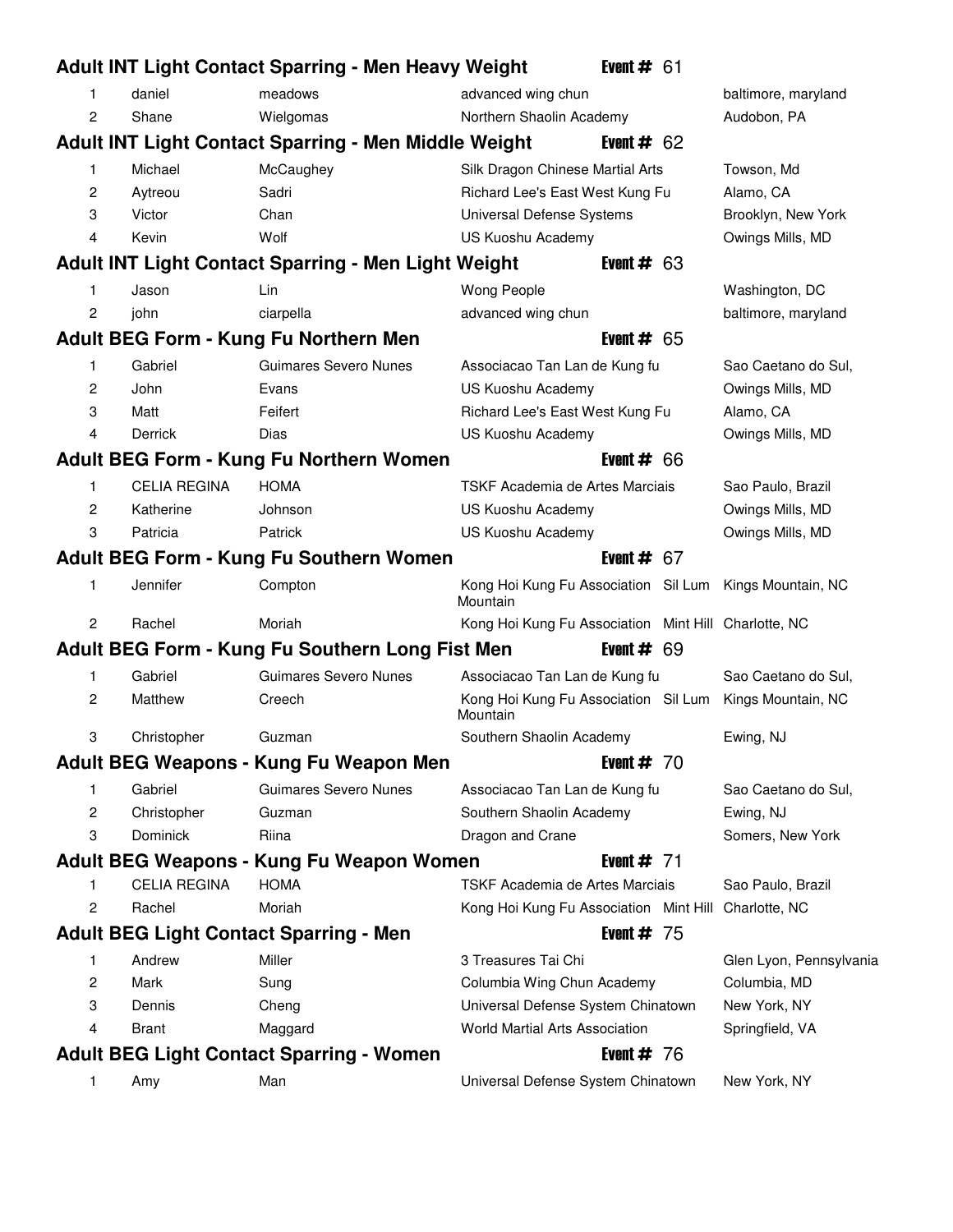|                |                                          | <b>Adult BEG Kenpo Form - Men/Women</b>     | Event $# 77$                                              |                     |
|----------------|------------------------------------------|---------------------------------------------|-----------------------------------------------------------|---------------------|
| 1              | Matt                                     | Feifert                                     | Richard Lee's East West Kung Fu                           | Alamo, CA           |
| $\overline{c}$ | Robert                                   | Vallejo                                     | Dragon and Crane                                          | Somers, New York    |
| 3              | <b>Dominick</b>                          | Riina                                       | Dragon and Crane                                          | Somers, New York    |
|                | Mixed Senior Form Men - 36 to 45         |                                             | Event $#80$                                               |                     |
| 1              | Eric                                     | Kolaczyk                                    | Calvin Chin Martial Arts Academy                          | Newton, MA          |
| $\overline{c}$ | Joseph                                   | <b>Bellew</b>                               | Calvin Chin Martial Arts Academy                          | Newton, MA          |
| 3              | <b>Brad</b>                              | Webb                                        | KO Kung Fu                                                | San Jose, CA        |
|                | <b>Mixed Senior Form Men - over 45</b>   |                                             | Event $#81$                                               |                     |
| 1              | Joilson                                  | Souza Alves                                 | Associacao Tan Lan de Kung fu                             | Sao Caetano do Sul, |
| $\overline{c}$ | Yu-Neng                                  | Yeh                                         | Professional Martial Arts Academy                         | Sterling, Virginia  |
| 3              | David                                    | <b>Block</b>                                | The Peaceful Dragon                                       | Charlotte, NC       |
| 4              | Gregory                                  | Palardy                                     | US Martial Arts - Gaithersburg                            | Gaithersburg, MD    |
|                |                                          | <b>Mixed Senior Form Women - 36 to 45</b>   | Event $#82$                                               |                     |
| 1              | elisabete                                | souza                                       | Associacao Tan Lan de Kung fu                             | Sao Caetano do Sul, |
| $\overline{2}$ | Claudia                                  | Osawa                                       | TSKF Academia de Artes Marciais                           | Sao Paulo, Brazil   |
| 3              | Xylia                                    | Hall                                        | US Kuoshu Academy                                         | Owings Mills, MD    |
| 4              | Mary Jane                                | <b>Breinholt</b>                            | Tai Yim Kung Fu                                           | Kensington, MD      |
|                |                                          | <b>Mixed Senior Form Women - over 45</b>    | Event $#83$                                               |                     |
| 1              | Miriam                                   | Nakano                                      | Li Wing Kay Martial Arts Association                      | Sao Paulo, Brazil   |
| 2              | Roz                                      | Curran                                      | KO Kung Fu                                                | San Jose, CA        |
|                |                                          | Mixed Senior Weapon Men - 36 to 45          | Event $#84$                                               |                     |
| 1              | Joseph                                   | <b>Bellew</b>                               | Calvin Chin Martial Arts Academy                          | Newton, MA          |
|                | <b>Mixed Senior Weapon Men - over 45</b> |                                             | Event $#85$                                               |                     |
| 1              | Joilson                                  | Souza Alves                                 | Associacao Tan Lan de Kung fu                             | Sao Caetano do Sul, |
| 2              | David                                    | <b>Block</b>                                | The Peaceful Dragon                                       | Charlotte, NC       |
| 3              | Edward                                   | Dallas                                      | Green Dragon Chinese Martial Arts School Wrightstown, New |                     |
| 4              | Gregory                                  | Palardy                                     | US Martial Arts - Gaithersburg                            | Gaithersburg, MD    |
|                |                                          | <b>Mixed Senior Weapon Women - 36 to 45</b> | Event $#86$                                               |                     |
| 1              | elisabete                                | souza                                       | Associacao Tan Lan de Kung fu                             | Sao Caetano do Sul, |
| 2              | Roz                                      | Curran                                      | KO Kung Fu                                                | San Jose, CA        |
| 3              | Sally                                    | Shaffer                                     | Siu Lum Pai Chinese Boxing Academy                        | New Cumberland, PA  |
|                |                                          | <b>Mixed Senior Weapon Women - over 45</b>  | Event $#87$                                               |                     |
| 1              | Miriam                                   | Nakano                                      | Li Wing Kay Martial Arts Association                      | Sao Paulo, Brazil   |
| 2              | Roz                                      | Curran                                      | KO Kung Fu                                                | San Jose, CA        |
|                |                                          | Mixed Weapon Free Fighting Long Weapon Men  | Event $#88$                                               |                     |
| 1              | Joilson                                  | Souza Alves                                 | Associacao Tan Lan de Kung fu                             | Sao Caetano do Sul, |
| 2              | Tyler                                    | Yeager                                      | Traditional Wing Chun Kung Fu                             | Mount Laurel, New   |
| 3              | Woody                                    | Wallace                                     | Zhong Yi Kung Fu Association                              | Madison, WI         |
|                | <b>ADV Chi Sao - Middle</b>              |                                             | Event $# 94$                                              |                     |
| 1              | Andrew                                   | Shuvani-Affel                               | Columbia Wing Chun Academy                                | Columbia, MD        |
|                | Shuai Jiao - Light                       |                                             | Event $# 96$                                              |                     |
| 1              | Daniel                                   | Galvao Paes                                 | Li Wing Kay Martial Arts Association                      | Sao Paulo, Brazil   |
| 3              | Quoc-Viet                                | Nguyen                                      | Northern VA Shuai Chiao Club                              | Reston, VA          |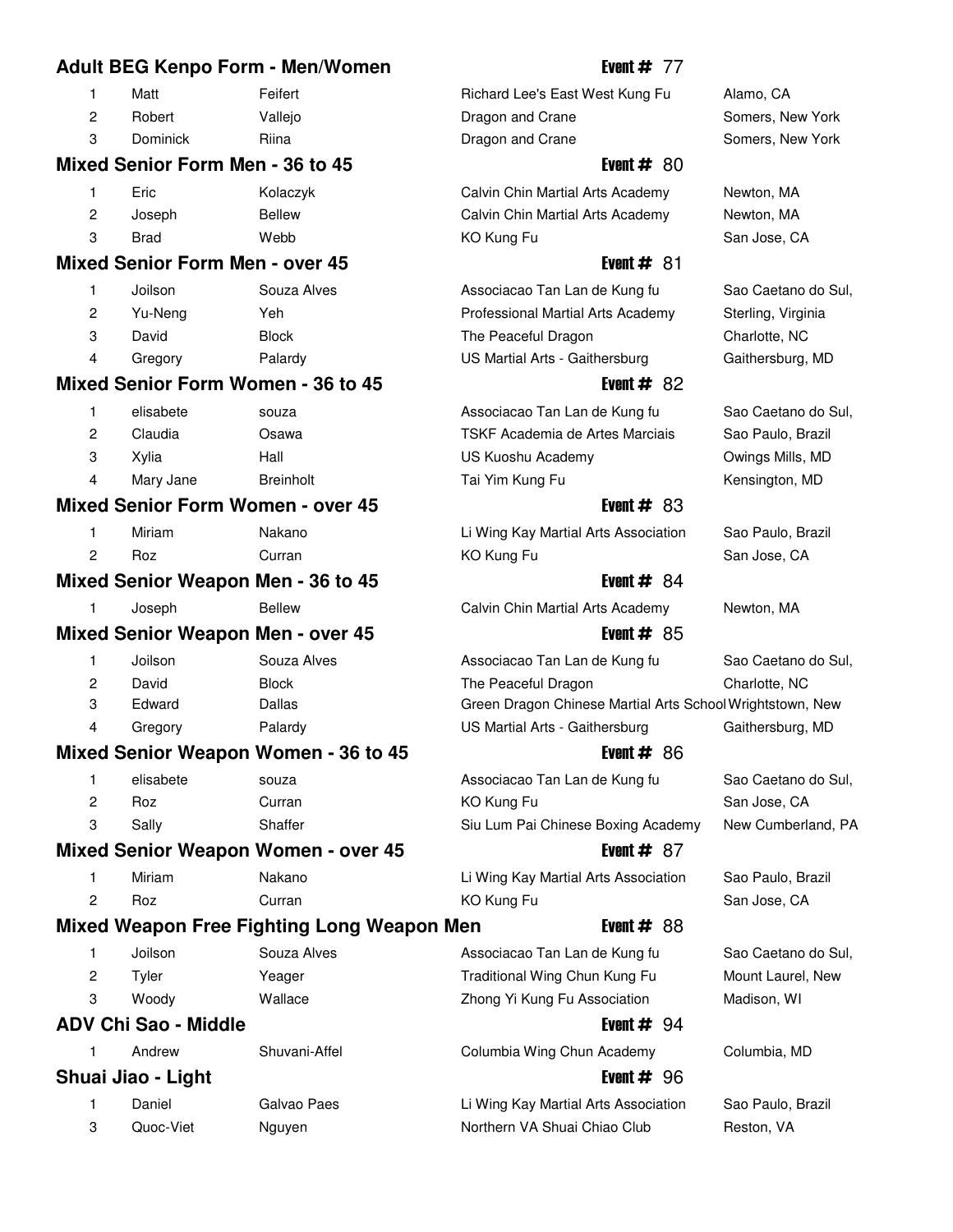## **Shuai Jiao - Welter Event American American Event # 97**

- 
- 
- 

# **Shuai Jiao - Middle Event # 98**

|   | will          | thompson |
|---|---------------|----------|
| 2 | James         | DeMaria  |
| ≏ | line constant | $will=$  |

## **Shuai Jiao - Heavy Event # 99**

|    | Dennis | Taylor  |
|----|--------|---------|
| -2 | James  | DeMaria |

## **ADV Tai Ji - Yang Style Men Event # 100**

|   | barry   | silverman  | Li Martial Arts   | Sewell, NJ |
|---|---------|------------|-------------------|------------|
|   | Michael | Daryabeygi | Wu Shen Tao       | Takoma P   |
|   | Owen    | Rilev      | US Kuoshu Academy | Owings Mi  |
| 4 | Nam     | Phamdo     | US Kuoshu Academy | Owinas Mi  |

## **ADV Tai Ji - Yang Style Women** Event # 101

| 1 | Miriam   | Nakano  |
|---|----------|---------|
| 2 | Colleen  | Shea    |
| 3 | Emilie   | Fanning |
| 4 | Peck Mun | Lee     |

## **ADV Tai Ji - Guang Ping Yang Men All All Accord # 102 Lives Figure 4 Lives Apple 2014**

| 1 | Jason    | Kooi    |
|---|----------|---------|
| 2 | Brian    | Wilson  |
| 3 | Jonathan | Donovan |

# **ADV Tai Ji - Cheng Man Ching Men Event # 104**

|   | E. Frederic | Mirer    |
|---|-------------|----------|
| 2 | Frank       | Pfeiffer |

# **ADV Tai Ji - Cheng Man Ching Women Figure 2.1 Linux Event # 105**

| Su       | Terry | Patience Tai Chi | Brooklyn, NY |
|----------|-------|------------------|--------------|
| Frimette | Kass  | Patience Tai Chi | Brooklyn, NY |

# **ADV Tai Ji - Chen Style Men Event # 106**

|   | andres  | giro      |
|---|---------|-----------|
| 2 | lei     | Guo       |
| З | Kevin   | Else      |
| 4 | Michael | Fortunato |
|   |         |           |

# **ADV Tai Ji Straightsword - Men** Event # 110

| 1 | andres | giro     |
|---|--------|----------|
| 2 | Bryan  | Cheng    |
| 3 | Eric   | Kolaczyk |
| 4 | Nam    | Phamdo   |

# **ADV Tai Ji Straightsword - Women** Event # 111

| 1 | Miriam  | Nakan   |
|---|---------|---------|
| 2 | Leslie  | Jaw     |
| 3 | JoAnne  | Hazlett |
| 4 | Colleen | Shea    |

1 Robert Corrado **15 American Center for Chinese Studies** Croton on Hudson, NY 2 Nick Masi 89 Northern VA Shuai Chiao Club Reston, VA 3 Michael  $\sim$  Rivera  $\sim$  American Center for Chinese Studies Croton on Hudson, NY

1 combat mixed martial arts columbia, south carolina American Center for Chinese Studies Croton on Hudson, NY 3 vincent williams 23 Northern VA Shuai Chiao Club Reston, VA

Combat Mixed Martial Arts Columbia, SC American Center for Chinese Studies Croton on Hudson, NY

2 My Shen Tao Tang Takoma Park, MD US Kuoshu Academy **Owings Mills, MD** US Kuoshu Academy **Owings Mills, MD** 

Li Wing Kay Martial Arts Association Sao Paulo, Brazil The Way of the Dragon East Providence, RI Silk Tiger School of Tai Chi Chuan Gibsonville, NC US Kuoshu Academy **Owings Mills, MD** 

Lotus Dragon Tai Chi and Kung Fu Albuquerque, New The Nashville Taiji Club Nashville, TN Lotus Dragon Tai Chi and Kung Fu Albuquerque, New

Patience Tai Chi Brooklyn, NY William C C Chen Tai Chi Chuan New York, NY

master yu guo shun chen taijiquan new york, new york 2 lei Guo 23 NONE none Li Martial Arts **10 Li Martial Arts Sewell**, NJ Master Yu Guo Shun Chen Taijiquan New York City, New York

master yu guo shun chen taijiquan new york, new york Calvin Chin Martial Arts Academy Newton, MA Calvin Chin Martial Arts Academy Newton, MA US Kuoshu Academy **Owings Mills, MD** 

1 Ming Kay Martial Arts Association Sao Paulo, Brazil Calvin Chin Martial Arts Academy Newton, MA US Kuoshu Academy **Owings Mills, MD** The Way of the Dragon East Providence, RI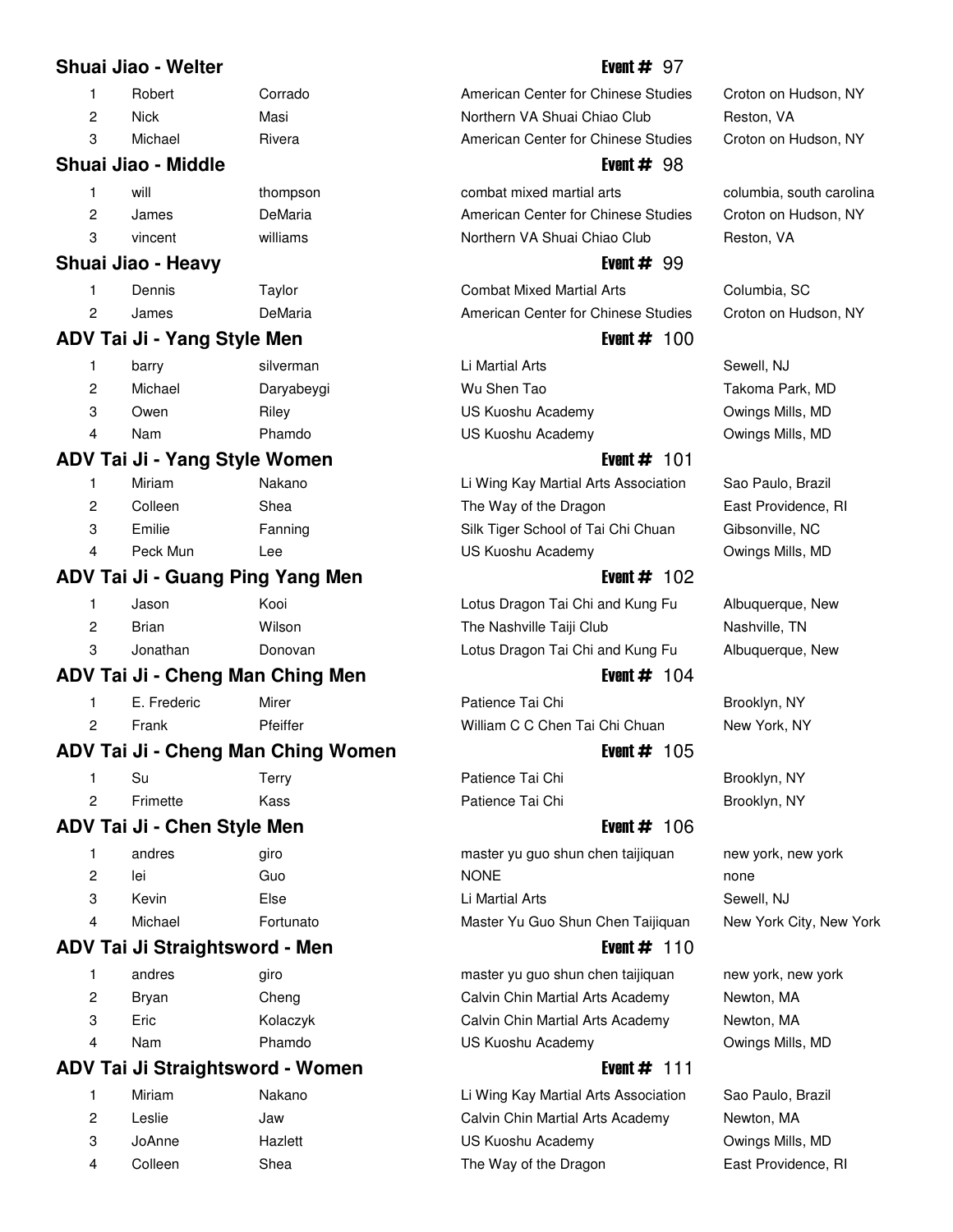# **ADV Tai Ji Other Weapon - Men** Event # 112

| andres  | airo      | master yu guo shun chen taijiquan | new york,  |
|---------|-----------|-----------------------------------|------------|
| Michael | Fortunato | Master Yu Guo Shun Chen Taijiquan | New York   |
| barry   | silverman | Li Martial Arts                   | Sewell, NJ |
| Jason   | Kooi      | Lotus Dragon Tai Chi and Kung Fu  | Albuguerg  |
|         |           |                                   |            |

## **ADV Tai Ji Other Weapon - Women** Event # 113

|   | Miriam  | Nakano |
|---|---------|--------|
| 2 | Megan   | Chan   |
| 3 | Colleen | Shea   |
| 4 | Gwen    | Taylor |

## **ADV Xing Yi Quan - Men Event # 114**

|   | jonathan | hill       |
|---|----------|------------|
| 2 | stanley  | jenkins    |
| 3 | Kenneth  | Chrzanowsk |
|   | Jason    | Kooi       |

## **ADV Xing Yi Quan - Women** Event # 115

|   | Jinzi | Zhang      |
|---|-------|------------|
| 2 | Holly | Coverstone |

## **ADV Ba Qua Zhang - Men Event # 116**

| Kenneth | Chrzanowsk |
|---------|------------|
| Robert  | Owens      |
| Nam     | Phamdo     |
|         |            |

## **ADV Ba Qua Zhang - Women Event # 117**

1 Holly Coverstone 15 US Kuoshu Academy 14 Owings Mills, MD

## **INT Tai Ji - Yang Style Men Event # 118**

|   | Marquis     | Allen      |
|---|-------------|------------|
| 2 | Lucas Conti | dos Santos |
| 3 | Chris       | Legg       |
| 4 | Michael     | McCaughey  |

## **INT Tai Ji - Yang Style Women Event # 119**

| 1 | Vanessa | Salas  |
|---|---------|--------|
| 2 | Julia   | Ryan   |
| 3 | Nancy   | Fishel |
| 4 | Claudia | Osawa  |
|   |         |        |

## **INT Tai Ji - Chen Style Men/Women Event # 122**

| 1 | John    | May   |
|---|---------|-------|
| 2 | Michael | ONeil |
| 3 | Zixiao  | Han   |

## **INT Tai Ji Weapon - Men Event # 125**

|   | James | Kasabalis |
|---|-------|-----------|
| 2 | Marco | Giuriola  |

## **INT Tai Ji Weapon - Women Event # 126**

| 1  | Yu Mei  | Wang    |
|----|---------|---------|
| 2  | Alison  | Carrier |
| -3 | Claudia | Osawa   |
| 4  | Cynthia | McLaugh |

master yu guo shun chen taijiquan new york, new york Master Yu Guo Shun Chen Taijiquan New York City, New York Lotus Dragon Tai Chi and Kung Fu Albuquerque, New

Li Wing Kay Martial Arts Association Sao Paulo, Brazil Calvin Chin Martial Arts Academy Newton, MA The Way of the Dragon East Providence, RI Silk Tiger School of Tai Chi Chuan Gibsonville, NC

1 Wu Shen Tao **Takoma Park**, MD US Kuoshu Academy **Owings Mills, MD** 3 Kenneth Chrzanowski 21 Kenneth Chrzanowski 21 Mu Shen Tao Takoma Park, MD Lotus Dragon Tai Chi and Kung Fu Albuquerque, New

1 Jinzi Zhang 13 Chinese Martial Arts Center Tallahassee, Florida US Kuoshu Academy **Owings Mills, MD** 

Siu Lum Academy of Trenton Trenton, NJ US Kuoshu Academy **Owings Mills, MD** 

US Kuoshu Academy **Owings Mills, MD** TSKF Academia de Artes Marciais Sao Paulo, Brazil US Kuoshu Academy **Owings Mills, MD** Silk Dragon Chinese Martial Arts Towson, Md

Lotus Dragon Tai Chi and Kung Fu Albuquerque, New Siu Lum Studio of Trenton New Jersey Lawrenceville, NJ US Kuoshu Academy **Cancer Communist Communist Communist Communist Communist Communist Communist Communist Communist Communist Communist Communist Communist Communist Communist Communist Communist Communist Communist Commun** TSKF Academia de Artes Marciais Sao Paulo, Brazil

Master Yu Guo Shun Chen Taijiquan New York City, New York Yu Guo Shun Chen Taiji Academy NYC, NY Da Cheng Dao Inc **Emhurse**, NY

American Center for Chinese Studies Somers, NY Wudang Longmen Takoma Park, MD

Master Yu Guo Shun Chen Taijiquan New York City, New York The Nashville Taiji Club Nashville, TN TSKF Academia de Artes Marciais Sao Paulo, Brazil 1 Iin 15 American Center for Chinese Studies Somers, NY

1 New York Christian Christian Christian Mu Shen Tao Takoma Park, MD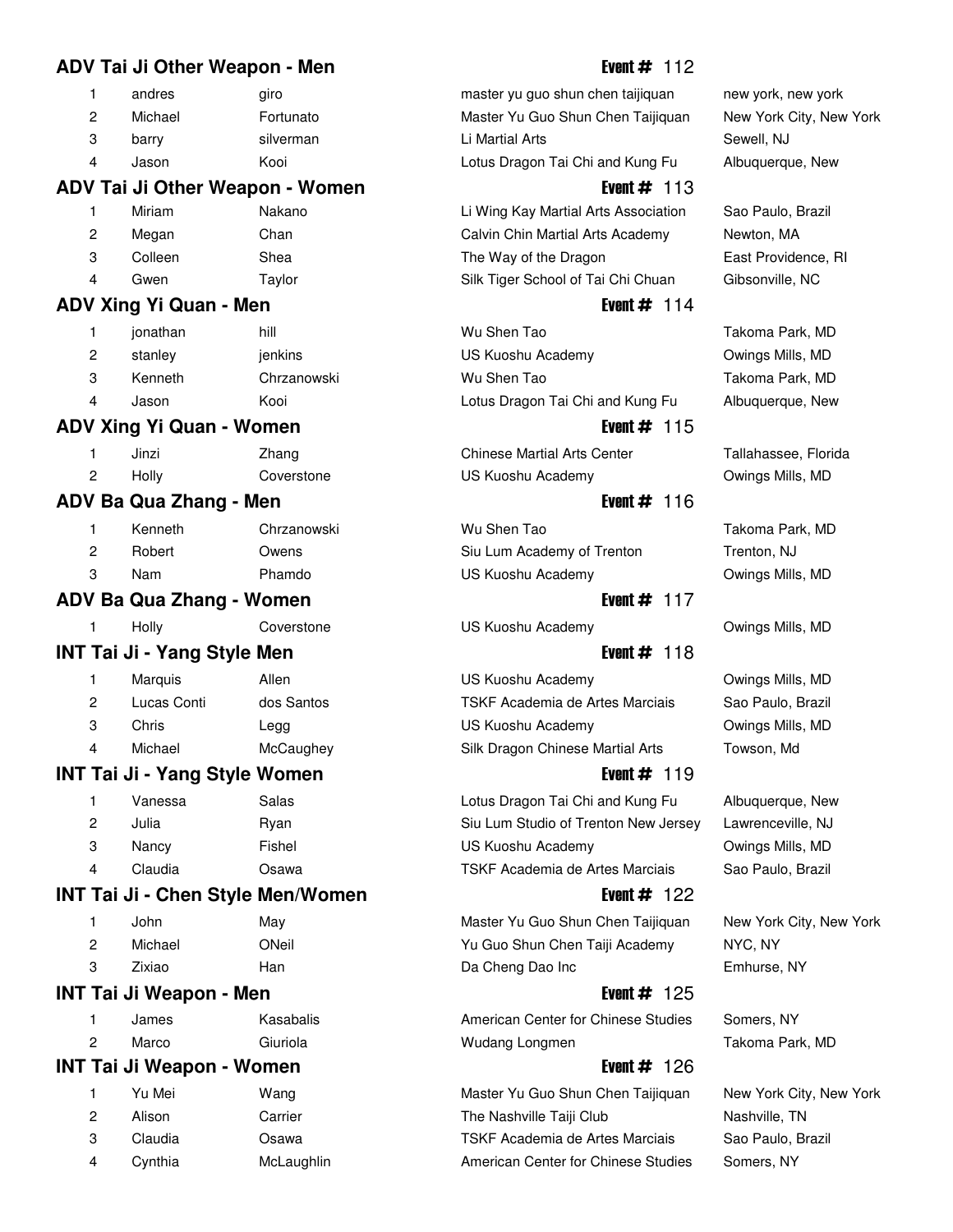|                | BEG Tai Ji - Yang Style Men/Women       |                                                  |                                      | Event $#$ 129  |                         |
|----------------|-----------------------------------------|--------------------------------------------------|--------------------------------------|----------------|-------------------------|
| 1              | Katrina                                 | Krause                                           | Northern Shaolin Academy             |                | Audobon, PA             |
| 2              | Jonathan                                | Deane                                            | US Kuoshu Academy                    |                | Owings Mills, MD        |
| 3              | kai                                     | satterwhite                                      | Southern Shaolin Academy             |                | Ewing, NJ               |
| 4              | Christopher                             | Guzman                                           | Southern Shaolin Academy             |                | Ewing, NJ               |
|                | BEG Tai Ji Weapon - Men/Women           |                                                  |                                      | Event $# 130$  |                         |
| 1              | kai                                     | satterwhite                                      | Southern Shaolin Academy             |                | Ewing, NJ               |
| 2              | Katrina                                 | Krause                                           | Northern Shaolin Academy             |                | Audobon, PA             |
|                | Mixed Tai Ji - Tai Ji 2-Man Set         |                                                  |                                      | Event $#$ 131  |                         |
| 1              | Robert                                  | Matteson                                         | US Kuoshu Academy                    |                | Owings Mills, MD        |
| 1              | steven                                  | hoffman                                          | US Kuoshu Academy                    |                | Owings Mills, MD        |
|                |                                         | Mixed Tai Ji - Tai Ji 50 yrs and over Men/Women  |                                      | Event $#$ 132  |                         |
| 1              | Kevin                                   | Else                                             | Li Martial Arts                      |                | Sewell, NJ              |
| 2              | Huizhen                                 | Gao                                              | Sitan Taiji Center                   |                | New York, NY            |
| 3              | barry                                   | silverman                                        | Li Martial Arts                      |                | Sewell, NJ              |
| 4              | Emilie                                  | Fanning                                          | Silk Tiger School of Tai Chi Chuan   |                | Gibsonville, NC         |
|                | Mixed Tai Ji - Other Style Tai Ji Men   |                                                  |                                      | Event $#$ 133  |                         |
| 1              | Eric                                    | Kolaczyk                                         | Calvin Chin Martial Arts Academy     |                | Newton, MA              |
| $\overline{2}$ | David                                   | <b>Block</b>                                     | The Peaceful Dragon                  |                | Charlotte, NC           |
| 3              | Clayton                                 | Shiu                                             | Zhi Chen Gung Fa                     |                | New York, New York      |
| 4              | Marco                                   | Giuriola                                         | Wudang Longmen                       |                | Takoma Park, MD         |
|                |                                         | Mixed Tai Ji - Other Style Tai Ji Women          |                                      | Event $# 134$  |                         |
| 1              | Cynthia                                 | McLaughlin                                       | American Center for Chinese Studies  |                | Somers, NY              |
|                | <b>Mixed Tai Ji Compulsory Form Men</b> |                                                  |                                      | Event $# 135$  |                         |
| 1              | Kevin                                   | Else                                             | Li Martial Arts                      |                | Sewell, NJ              |
| 2              | barry                                   | silverman                                        | Li Martial Arts                      |                | Sewell, NJ              |
| 3              | Dan                                     | Baum                                             | Sitan Taiji Center                   |                | New York, NY            |
| 4              | david                                   | maguire                                          | Li Martial Arts                      |                | Sewell, NJ              |
|                |                                         | <b>Mixed Tai Ji Compulsory Form Women</b>        |                                      | Event $\#$ 136 |                         |
| 1              | Miriam                                  | Nakano                                           | Li Wing Kay Martial Arts Association |                | Sao Paulo, Brazil       |
| 2              | Huizhen                                 | Gao                                              | Sitan Taiji Center                   |                | New York, NY            |
| 3              | Yu Mei                                  | Wang                                             | Master Yu Guo Shun Chen Taijiquan    |                | New York City, New York |
| 4              | Claudia                                 | Osawa                                            | TSKF Academia de Artes Marciais      |                | Sao Paulo, Brazil       |
|                |                                         | Mixed Xing Yi Quan - Weapon Men/Women            |                                      | Event $# 137$  |                         |
| 1              | Jinzi                                   | Zhang                                            | <b>Chinese Martial Arts Center</b>   |                | Tallahassee, Florida    |
| 2              | Alex                                    | Hazlett                                          | US Kuoshu Academy                    |                | Owings Mills, MD        |
|                |                                         | Mixed Ba Qua Zhang - Weapon Men/Women            |                                      | Event $#$ 138  |                         |
| 1              | Robert                                  | Owens                                            | Siu Lum Academy of Trenton           |                | Trenton, NJ             |
|                |                                         | Mixed Fixed Step Pushing Hands - Men Super Heavy |                                      | Event $#$ 139  |                         |
| 1              | Ross                                    | Chafetz                                          | Harmony Tai Chi                      |                | Cherry Hill, New Jersey |
| 2              | Michael                                 | Fortunato                                        | Master Yu Guo Shun Chen Taijiquan    |                | New York City, New York |
| 3              | Jonathan                                | Donovan                                          | Lotus Dragon Tai Chi and Kung Fu     |                | Albuquerque, New        |
| 4              | Michael                                 | ONeil                                            | Yu Guo Shun Chen Taiji Academy       |                | NYC, NY                 |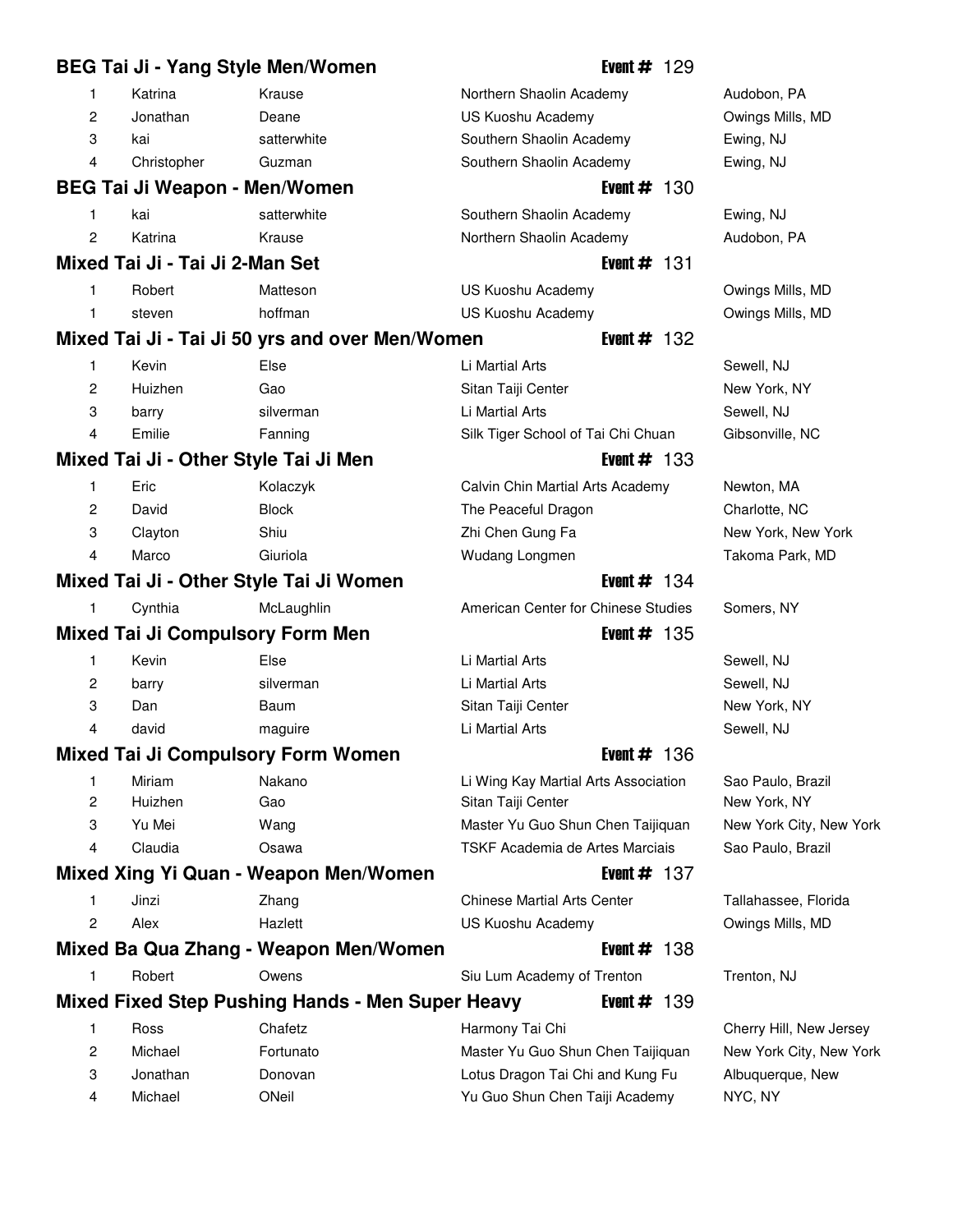|   |           | <b>Mixed Fixed Step Pushing Hands - Men Upper</b>                         |                                       | Event $# 140$  |                         |
|---|-----------|---------------------------------------------------------------------------|---------------------------------------|----------------|-------------------------|
| 1 | Clayton   | Shiu                                                                      | Zhi Chen Gung Fa                      |                | New York, New York      |
| 2 | Elias     | Dos Reis                                                                  | <b>NONE</b>                           |                | none                    |
| 3 | Quoc-Viet | Nguyen                                                                    | Northern VA Shuai Chiao Club          |                | Reston, VA              |
| 4 | Victor    | Chan                                                                      | Universal Defense Systems             |                | Brooklyn, New York      |
|   |           | <b>Mixed Fixed Step Pushing Hands - Men Middle</b>                        |                                       | Event $#$ 141  |                         |
| 1 | Jordan    | Forth                                                                     | William C C Chen Tai Chi Chuan        |                | New York, NY            |
| 2 | lei       | Guo                                                                       | <b>NONE</b>                           |                | none                    |
| 3 | David     | Walls-Kaufman                                                             | Lincoln Park Tai Chi                  |                | Washington, D.C.        |
| 4 | Wei       | Lee                                                                       | Universal Defense System Chinatown    |                | New York, NY            |
|   |           | <b>Mixed Fixed Step Pushing Hands - Men Lower</b>                         |                                       | Event $# 142$  |                         |
| 1 | Kenneth   | Chrzanowski                                                               | Wu Shen Tao                           |                | Takoma Park, MD         |
| 2 | Eric      | Kolaczyk                                                                  | Calvin Chin Martial Arts Academy      |                | Newton, MA              |
| 3 | Frank     | Pfeiffer                                                                  | William C C Chen Tai Chi Chuan        |                | New York, NY            |
| 4 | Jason     | Kooi                                                                      | Lotus Dragon Tai Chi and Kung Fu      |                | Albuquerque, New        |
|   |           | <b>Mixed Fixed Step Pushing Hands - Women Super Heavy</b>                 |                                       | Event $\#$ 143 |                         |
| 1 | jeanette  | chi                                                                       | uyu guo shun tai ji academy           |                | New York City, New York |
| 2 | Miriam D  | Delaglio                                                                  | Patience Tai Chi                      |                | Brooklyn, NY            |
| 3 | Michelle  | Almodovar                                                                 | 3 Treasures Tai Chi                   |                | Glen Lyon, Pennsylvania |
| 4 | Alison    | Carrier                                                                   | The Nashville Taiji Club              |                | Nashville, TN           |
|   |           | <b>Mixed Fixed Step Pushing Hands - Women Lower</b>                       |                                       | Event $\#$ 146 |                         |
| 1 | Jessica   | Matsumoto                                                                 | LA Tien Shan Pai                      |                | Los Angeles, CA         |
| 2 | Su        | Terry                                                                     | Patience Tai Chi                      |                | Brooklyn, NY            |
| 3 | Peck Mun  | Lee                                                                       | US Kuoshu Academy                     |                | Owings Mills, MD        |
| 4 | Holly     | Coverstone                                                                | US Kuoshu Academy                     |                | Owings Mills, MD        |
|   |           | <b>Mixed Freestyle Step Pushing Hands - Men Super Heavy</b>               |                                       | Event $# 147$  |                         |
| 1 | Clifford  | <b>Bobian</b>                                                             | US Kuoshu Academy                     |                | Owings Mills, MD        |
| 2 | andres    | giro                                                                      | master yu guo shun chen taijiquan     |                | new york, new york      |
| 3 | Quoc-Viet | Nguyen                                                                    | Northern VA Shuai Chiao Club          |                | Reston, VA              |
| 4 | Michael   | ONeil                                                                     | Yu Guo Shun Chen Taiji Academy        |                | NYC, NY                 |
|   |           | <b>Mixed Freestyle Step Pushing Hands - Men Middle</b>                    |                                       | Event $# 149$  |                         |
| 1 | Jordan    | Forth                                                                     | William C C Chen Tai Chi Chuan        |                | New York, NY            |
| 2 | lei       | Guo                                                                       | <b>NONE</b>                           |                | none                    |
| 3 | Michael   | Daryabeygi                                                                | Wu Shen Tao                           |                | Takoma Park, MD         |
|   |           | Mixed Freestyle Step Pushing Hands - Men Lower                            |                                       | Event $# 150$  |                         |
| 1 | Kenneth   | Chrzanowski                                                               | Wu Shen Tao                           |                | Takoma Park, MD         |
| 2 | Owen      | Riley                                                                     | US Kuoshu Academy                     |                | Owings Mills, MD        |
| 3 | frank     | wehberg                                                                   | <b>Baltimore Martial Arts Academy</b> |                | Ellicott City, MD       |
| 4 | Frank     | Pfeiffer                                                                  | William C C Chen Tai Chi Chuan        |                | New York, NY            |
|   |           | <b>Mixed Freestyle Step Pushing Hands - Women Super Heavy Event # 151</b> |                                       |                |                         |
| 1 | Michelle  | Almodovar                                                                 | 3 Treasures Tai Chi                   |                | Glen Lyon, Pennsylvania |
| 2 | jeanette  | chi                                                                       | uyu guo shun tai ji academy           |                | New York City, New York |
|   |           | <b>Mixed Freestyle Step Pushing Hands - Women Middle</b>                  |                                       | Event $#$ 153  |                         |
| 1 | Peck Mun  | Lee                                                                       | US Kuoshu Academy                     |                | Owings Mills, MD        |
| 2 | Holly     | Coverstone                                                                | US Kuoshu Academy                     |                | Owings Mills, MD        |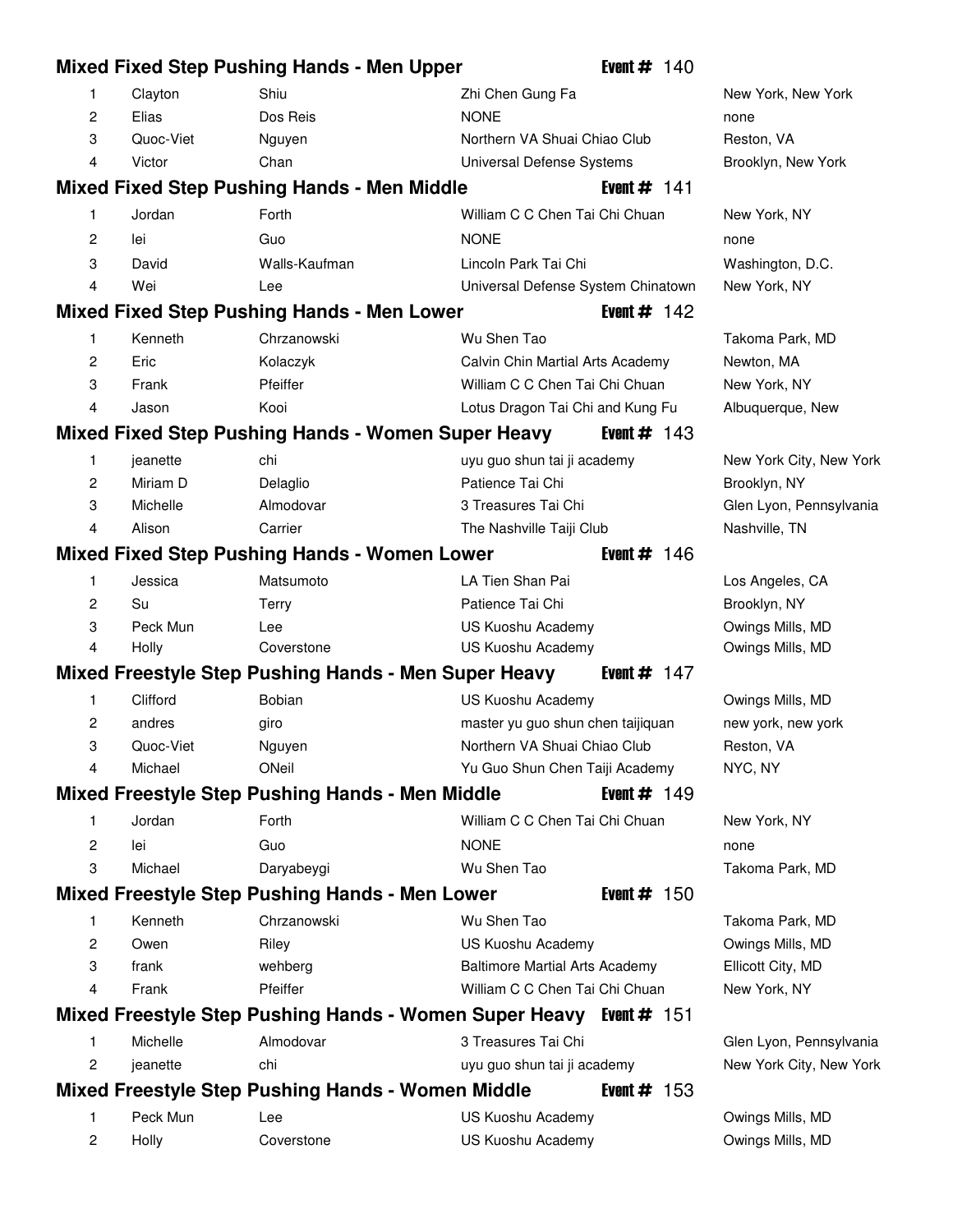# **Youth ADV Form - Boy 16-17 yrs** Event # 155

| 1            | Alexander | Woo            |
|--------------|-----------|----------------|
| $\mathbf{2}$ | Bryan     | Cheng          |
| 3            | James     | Roland         |
| 4            | Alex      | Chao           |
| 5            | Kyle      | Hernandiz      |
| 6            | Cyrus     | Mirzazadeh     |
| 7            | Guilherme | Sprocatti Mour |
| 8            | C.I       | Addonisio      |

## **Youth ADV Form - Girl 16-17 yrs Event # 156**

| 1 | Leslie         | Jaw     |
|---|----------------|---------|
| 2 | Kimiko Nicole  | LeNeave |
| З | Jinzi          | Zhang   |
| 4 | Ariane Moreira | Souza   |

## **Youth ADV Form - Boy 13-15 yrs** Event # 157

|                | Zachary     | Chen          | Richard Lee's East West Kung Fu    | Alamo, CA    |
|----------------|-------------|---------------|------------------------------------|--------------|
| $\overline{2}$ | Jake        | Moore         | Richard Lee's East West Kung Fu    | Alamo, CA    |
| 3              | Kevin       | Ong           | Richard Lee's East West Kung Fu    | Alamo, CA    |
| 4              | Daniel      | Shaar         | Calvin Chin Martial Arts Academy   | Newton, MA   |
| 5              | Matt        | Dieffenbach   | Siu Lum Pai Chinese Boxing Academy | New Cumberl  |
| 6              | Antonio     | Gansley-Ortiz | Siu Lum Pai Chinese Boxing Academy | New Cumberl  |
| 7              | Christopher | Rvan          | KO Kung Fu                         | San Jose, CA |
| 8              | Matthew     | Lovegrove     | Silk Dragon Chinese Martial Arts   | Towson, Md   |
|                |             |               |                                    |              |

## **Youth ADV Form - Girl 13-15 yrs** Event # 158

|   | Nicole  | Shimotake |
|---|---------|-----------|
| 2 | Melanie | Chan      |
| 3 | Megan   | Chan      |
| 4 | Kaitlyn | Chin      |
| 5 | Candace | Ogata     |
|   |         |           |

# **Youth ADV Form - Boy 10-12 yrs** Event # 159

|   | Alex | Wiebe       |
|---|------|-------------|
| 2 | Jack | Fitzsimmons |
| ξ | Max  | Chan        |

# **Youth ADV Form - Girl 10-12 yrs Event # 160**

| 1 | Emiko     | LeNeave |
|---|-----------|---------|
| 2 | Rebecca   | Shaar   |
| 3 | Kaitlyn   | Yong    |
| 4 | Olivia    | Chin    |
| 5 | Justine   | Seibel  |
| 6 | Anastasja | Hill    |
|   |           |         |

# **Youth ADV Form 7-9 yrs** Event # 161

|   | <b>Brandon</b>  | Chin             |
|---|-----------------|------------------|
| 2 | mariana moreira | Souza            |
| 3 | Brandan         | Yong             |
| 4 | <b>MICHAEL</b>  | <b>BRICKUS J</b> |
|   |                 |                  |

Calvin Chin Martial Arts Academy Newton, MA Calvin Chin Martial Arts Academy Newton, MA Richard Lee's East West Kung Fu Alamo, CA Richard Lee's East West Kung Fu Alamo, CA Richard Lee's East West Kung Fu Alamo, CA Richard Lee's East West Kung Fu Alamo, CA 7a **7 Guilherme Sprochaume Sao Paulo, Brazil** Catti Moura 21 TSKF Academia de Artes Marciais Sao Paulo, Brazil Calvin Chin Martial Arts Academy Newton, MA

Calvin Chin Martial Arts Academy Newton, MA The Peaceful Dragon Charlotte, NC 3 Jinzi Zhang 13 Chinese Martial Arts Center Tallahassee, Florida Associacao Tan Lan de Kung fu Sao Caetano do Sul,

Richard Lee's East West Kung Fu Alamo, CA Richard Lee's East West Kung Fu Alamo, CA Richard Lee's East West Kung Fu Alamo, CA Calvin Chin Martial Arts Academy Newton, MA Siu Lum Pai Chinese Boxing Academy New Cumberland, PA Extempt 2 Antonio Gansley-Ortiz 13 Siu Lum Pai Chinese Boxing Academy New Cumberland, PA

## Silk Dragon Chinese Martial Arts Towson, Md

Richard Lee's East West Kung Fu Alamo, CA Calvin Chin Martial Arts Academy Newton, MA Calvin Chin Martial Arts Academy Newton, MA Calvin Chin Martial Arts Academy Newton, MA Richard Lee's East West Kung Fu Alamo, CA

Tai Yim Kung Fu **Kensington**, MD Richard Lee's East West Kung Fu Alamo, CA Calvin Chin Martial Arts Academy Newton, MA

The Peaceful Dragon Charlotte, NC Calvin Chin Martial Arts Academy Newton, MA Calvin Chin Martial Arts Academy Newton, MA Calvin Chin Martial Arts Academy Newton, MA The Peaceful Dragon Charlotte, NC The Peaceful Dragon Charlotte, NC

Calvin Chin Martial Arts Academy Newton, MA Associacao Tan Lan de Kung fu Sao Caetano do Sul, Calvin Chin Martial Arts Academy Newton, MA 1 MICHAEL BRICK US Martial Arts - Timonium Timonium, MD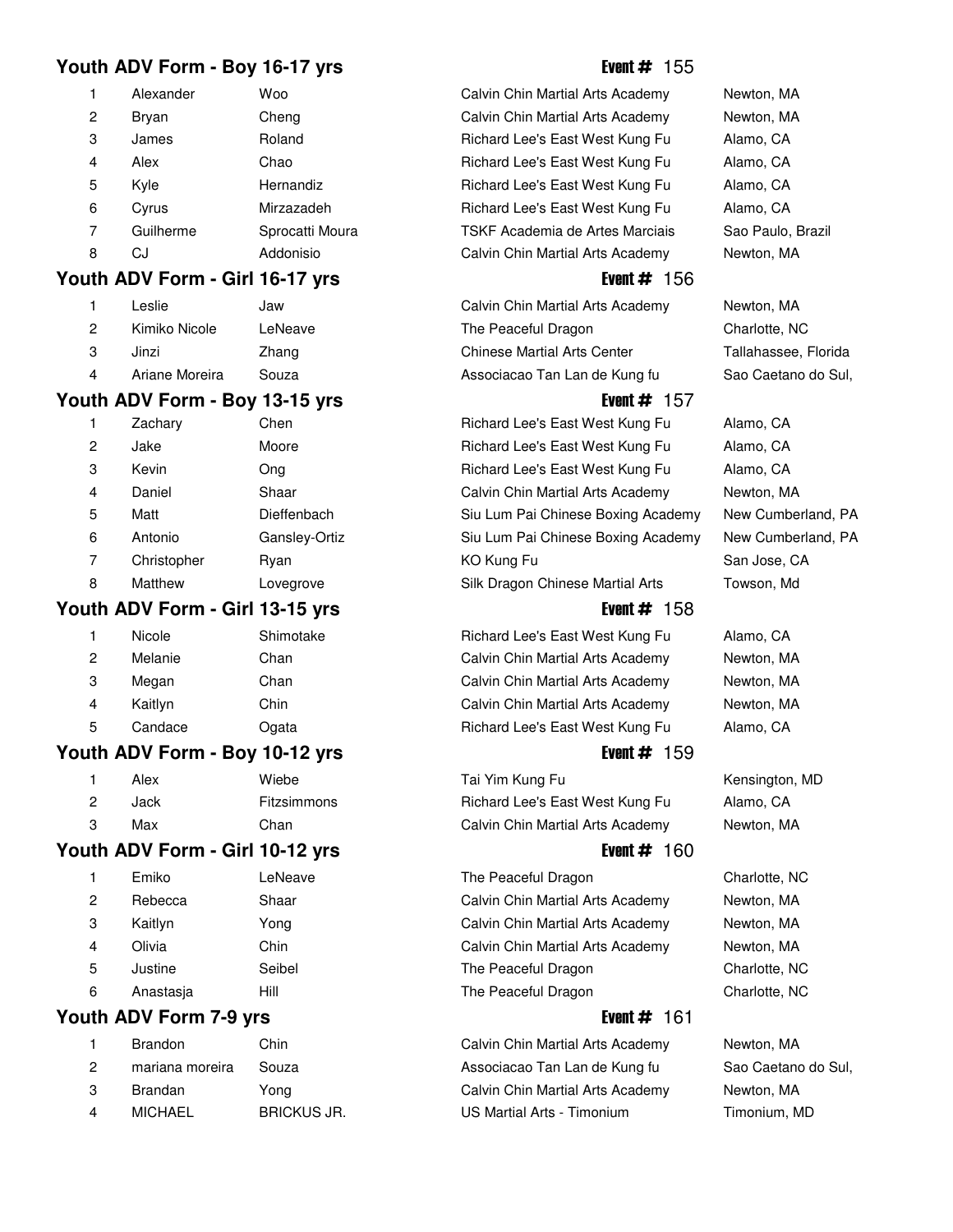|                |                | Youth ADV Form - Wushu Chang Quan - Boy 16-17 yrs  |                                    | Event $#$ 162  |                      |
|----------------|----------------|----------------------------------------------------|------------------------------------|----------------|----------------------|
| 1              | Alexander      | Woo                                                | Calvin Chin Martial Arts Academy   |                | Newton, MA           |
| $\overline{2}$ | James          | Roland                                             | Richard Lee's East West Kung Fu    |                | Alamo, CA            |
| 3              | Kyle           | Hernandiz                                          | Richard Lee's East West Kung Fu    |                | Alamo, CA            |
|                |                | Youth ADV Form - Wushu Chang Quan - Girl 16-17 yrs |                                    | Event $#$ 163  |                      |
| 1              | Jinzi          | Zhang                                              | <b>Chinese Martial Arts Center</b> |                | Tallahassee, Florida |
|                |                | Youth ADV Form - Wushu Chang Quan - Boy 13-15 yrs  |                                    | Event $\#$ 164 |                      |
| $\mathbf{1}$   | Zachary        | Chen                                               | Richard Lee's East West Kung Fu    |                | Alamo, CA            |
|                |                | Youth ADV Form - Wushu Chang Quan 10-12 yrs        |                                    | Event $\#$ 166 |                      |
| 1              | Kaitlyn        | Yong                                               | Calvin Chin Martial Arts Academy   |                | Newton, MA           |
|                |                | Youth ADV Form - Wushu Nan Quan 16-17 yrs          |                                    | Event $# 167$  |                      |
| $\mathbf{1}$   | Alexander      | Woo                                                | Calvin Chin Martial Arts Academy   |                | Newton, MA           |
|                |                | Youth ADV Form - Wushu Nan Quan 10-12 yrs          |                                    | Event $# 169$  |                      |
| 1.             | Kaitlyn        | Yong                                               | Calvin Chin Martial Arts Academy   |                | Newton, MA           |
|                |                | Youth ADV Long Weapons - Boy 16-17 yrs             |                                    | Event $# 170$  |                      |
| 1              | Alexander      | <b>Woo</b>                                         | Calvin Chin Martial Arts Academy   |                | Newton, MA           |
| $\overline{c}$ | Bryan          | Cheng                                              | Calvin Chin Martial Arts Academy   |                | Newton, MA           |
| 3              | Kyle           | Hernandiz                                          | Richard Lee's East West Kung Fu    |                | Alamo, CA            |
| 4              | CJ             | Addonisio                                          | Calvin Chin Martial Arts Academy   |                | Newton, MA           |
| 5              | Guilherme      | Sprocatti Moura                                    | TSKF Academia de Artes Marciais    |                | Sao Paulo, Brazil    |
| 6              | Thomas-Dorin   | Stephen                                            |                                    |                |                      |
| 7              | Kyle           | Ong                                                | Richard Lee's East West Kung Fu    |                | Alamo, CA            |
| 8              | James          | Roland                                             | Richard Lee's East West Kung Fu    |                | Alamo, CA            |
|                |                | Youth ADV Long Weapons - Girl 16-17 yrs            |                                    | Event $#$ 171  |                      |
| $\mathbf{1}$   | Ariane Moreira | Souza                                              | Associacao Tan Lan de Kung fu      |                | Sao Caetano do Sul.  |
| $\overline{2}$ | Kimiko Nicole  | LeNeave                                            | The Peaceful Dragon                |                | Charlotte, NC        |
|                |                | Youth ADV Long Weapons - Boy 13-15 yrs             |                                    | Event $#$ 172  |                      |
| 1              | Zachary        | Chen                                               | Richard Lee's East West Kung Fu    |                | Alamo, CA            |
| 2              | Daniel         | Shaar                                              | Calvin Chin Martial Arts Academy   |                | Newton, MA           |
| 3              | Connor         | Yong                                               | Calvin Chin Martial Arts Academy   |                | Newton, MA           |
| 4              | Kevin          | Ong                                                | Richard Lee's East West Kung Fu    |                | Alamo, CA            |
| 5              | Antonio        | Gansley-Ortiz                                      | Siu Lum Pai Chinese Boxing Academy |                | New Cumberland, PA   |
| 6              | Matt           | Dieffenbach                                        | Siu Lum Pai Chinese Boxing Academy |                | New Cumberland, PA   |
| 7              | Jared          | Chin                                               | Calvin Chin Martial Arts Academy   |                | Newton, MA           |
|                |                | Youth ADV Long Weapons - Girl 13-15 yrs            |                                    | Event $# 173$  |                      |
| 1              | Melanie        | Chan                                               | Calvin Chin Martial Arts Academy   |                | Newton, MA           |
| 2              | Kaitlyn        | Chin                                               | Calvin Chin Martial Arts Academy   |                | Newton, MA           |
| 3              | Nicole         | Shimotake                                          | Richard Lee's East West Kung Fu    |                | Alamo, CA            |
| 4              | Candace        | Ogata                                              | Richard Lee's East West Kung Fu    |                | Alamo, CA            |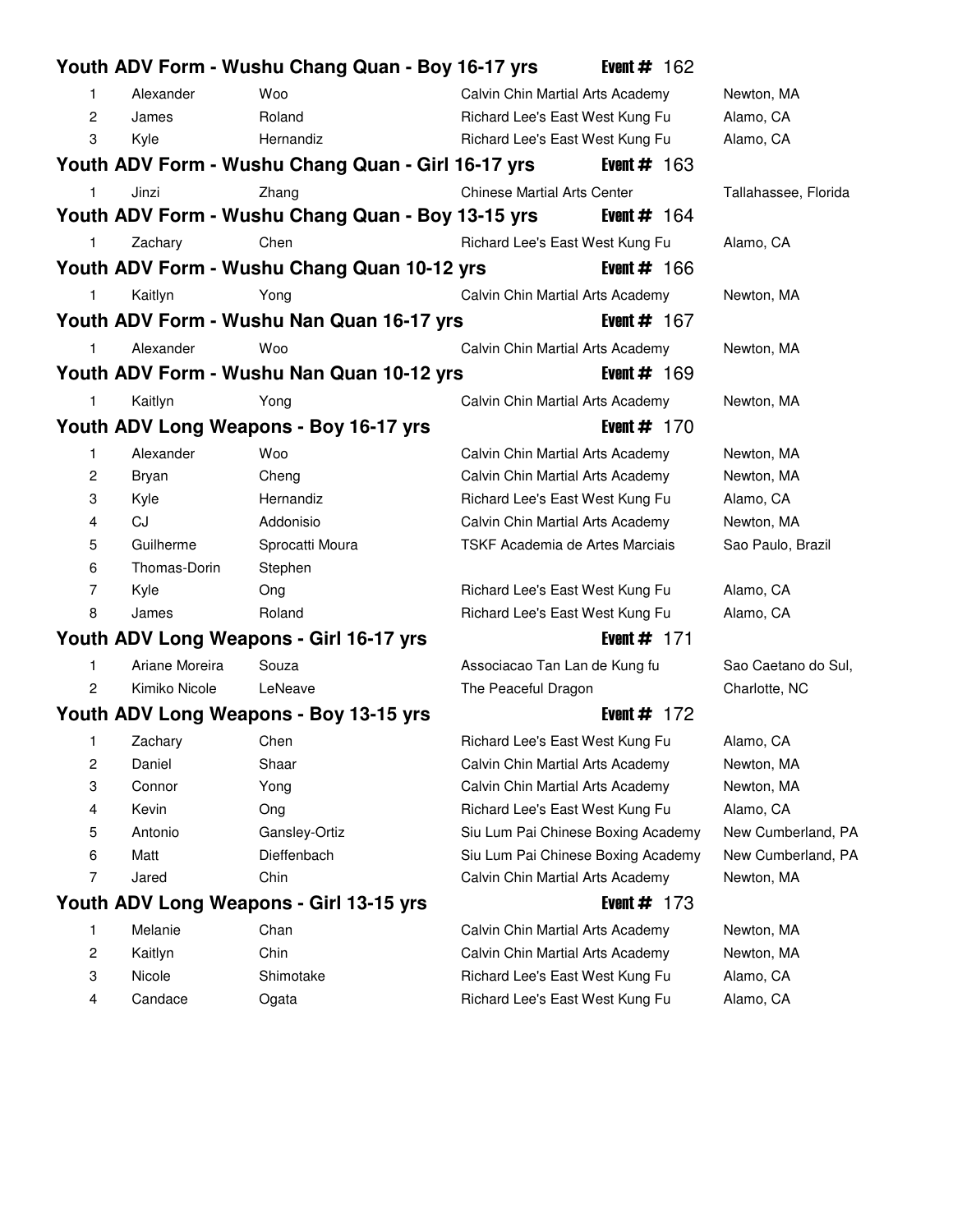# Youth ADV Short Weapons - Boy 16-17 yrs **Event # 174**

| $\mathbf{1}$   | Alexander      | Woo                                              | Calvin Chin Martial Arts Academy   | Newton, MA           |
|----------------|----------------|--------------------------------------------------|------------------------------------|----------------------|
| $\overline{2}$ | Guilherme      | Sprocatti Moura                                  | TSKF Academia de Artes Marciais    | Sao Paulo, Brazil    |
| 3              | CJ             | Addonisio                                        | Calvin Chin Martial Arts Academy   | Newton, MA           |
| 4              | Cyrus          | Mirzazadeh                                       | Richard Lee's East West Kung Fu    | Alamo, CA            |
| 5              | James          | Roland                                           | Richard Lee's East West Kung Fu    | Alamo, CA            |
| 7              | Thomas-Dorin   | Stephen                                          |                                    |                      |
| 8              | Alex           | Chao                                             | Richard Lee's East West Kung Fu    | Alamo, CA            |
|                |                | Youth ADV Short Weapons - Girl 16-17 yrs         | Event $#$ 175                      |                      |
| 1              | Leslie         | Jaw                                              | Calvin Chin Martial Arts Academy   | Newton, MA           |
| $\overline{c}$ | Ariane Moreira | Souza                                            | Associacao Tan Lan de Kung fu      | Sao Caetano do Sul,  |
| 3              | Kimiko Nicole  | LeNeave                                          | The Peaceful Dragon                | Charlotte, NC        |
| 4              | Jinzi          | Zhang                                            | <b>Chinese Martial Arts Center</b> | Tallahassee, Florida |
|                |                | Youth ADV Short Weapons - Boy 13-15 yrs          | Event $\#$ 176                     |                      |
| 1              | Zachary        | Chen                                             | Richard Lee's East West Kung Fu    | Alamo, CA            |
| $\overline{2}$ | Jake           | Moore                                            | Richard Lee's East West Kung Fu    | Alamo, CA            |
| 3              | Daniel         | Shaar                                            | Calvin Chin Martial Arts Academy   | Newton, MA           |
| 4              | Matt           | Dieffenbach                                      | Siu Lum Pai Chinese Boxing Academy | New Cumberland, PA   |
| 5              | Andrew         | Arendash                                         | Northern Shaolin Academy           | Audobon, PA          |
| 6              | Matthew        | Lovegrove                                        | Silk Dragon Chinese Martial Arts   | Towson, Md           |
|                |                | Youth ADV Short Weapons - Girl 13-15 yrs         | Event $# 177$                      |                      |
| 1              | Megan          | Chan                                             | Calvin Chin Martial Arts Academy   | Newton, MA           |
| $\overline{c}$ | Nicole         | Shimotake                                        | Richard Lee's East West Kung Fu    | Alamo, CA            |
| 3              | Kaitlyn        | Chin                                             | Calvin Chin Martial Arts Academy   | Newton, MA           |
|                |                | Youth ADV Long/Short Weapons - Boy 10-12 yrs     | Event $# 178$                      |                      |
| 1              | Alex           | Wiebe                                            | Tai Yim Kung Fu                    | Kensington, MD       |
| $\overline{c}$ | Max            | Chan                                             | Calvin Chin Martial Arts Academy   | Newton, MA           |
| 3              | Jack           | Fitzsimmons                                      | Richard Lee's East West Kung Fu    | Alamo, CA            |
|                |                | Youth ADV Long/Short Weapons - Girl 10-12 yrs    | Event $# 179$                      |                      |
| 1              | Rebecca        | Shaar                                            | Calvin Chin Martial Arts Academy   | Newton, MA           |
| 2              | Kaitlyn        | Yong                                             | Calvin Chin Martial Arts Academy   | Newton, MA           |
| 3              | Emiko          | LeNeave                                          | The Peaceful Dragon                | Charlotte, NC        |
| 4              | Olivia         | Chin                                             | Calvin Chin Martial Arts Academy   | Newton, MA           |
| 5              | Justine        | Seibel                                           | The Peaceful Dragon                | Charlotte, NC        |
|                |                | Youth ADV Light Contact Sparring - Boy 16-17 yrs | Event $# 180$                      |                      |
|                |                |                                                  |                                    |                      |
| 1.             | Cyrus          | Mirzazadeh                                       | Richard Lee's East West Kung Fu    | Alamo, CA            |
| 2              | Christopher    | Ryan                                             | KO Kung Fu                         | San Jose, CA         |
| 3              | James          | Roland                                           | Richard Lee's East West Kung Fu    | Alamo, CA            |
|                |                | Youth ADV Light Contact Sparring - Boy 13-15 yrs | Event $# 182$                      |                      |
| 1              | Christopher    | Ryan                                             | KO Kung Fu                         | San Jose, CA         |
| $\overline{c}$ | Jeff           | Schmaley                                         | US Martial Arts Academy Ltd        | Timonium, MD         |
|                |                | Youth ADV Light Contact Sparring - Boy 10-12 yrs | Event $# 184$                      |                      |
| 1              | Aaron          | Moore                                            | Columbia Wing Chun Academy         | Columbia, MD         |
| $\overline{c}$ | Adam           | Snyder                                           | US Martial Arts - Timonium         | Timonium, MD         |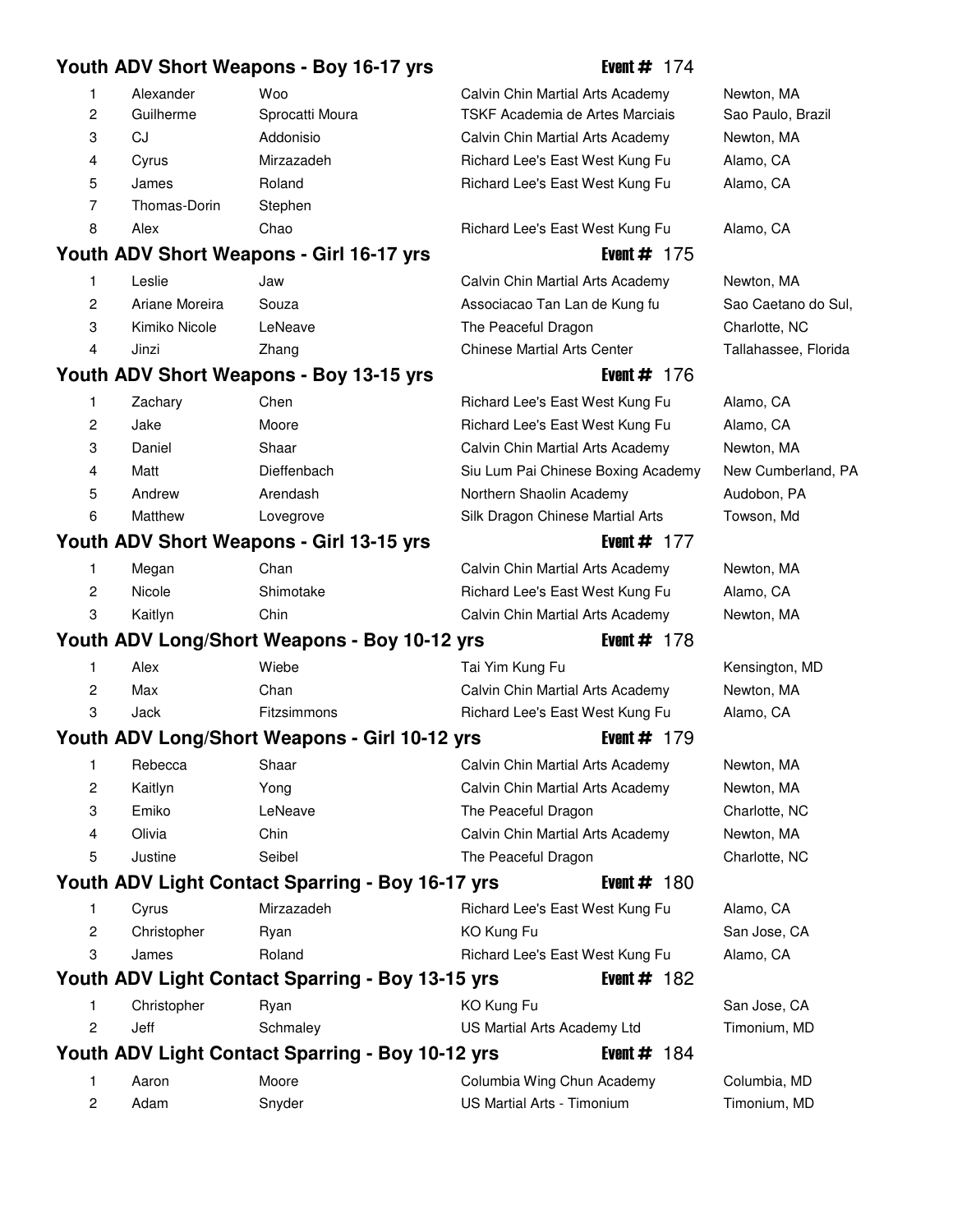|   |                                 | Youth ADV Light Contact Sparring - Girl 10-12 yrs | Event $#$ 185                       |                     |
|---|---------------------------------|---------------------------------------------------|-------------------------------------|---------------------|
| 1 | Justine                         | Seibel                                            | The Peaceful Dragon                 | Charlotte, NC       |
| 2 | Anastasja                       | Hill                                              | The Peaceful Dragon                 | Charlotte, NC       |
|   | Youth INT Form - Boy 16-17 yrs  |                                                   | Event $\#$ 186                      |                     |
| 1 | Luis                            | Ribeiro                                           | TSKF Academia de Artes Marciais     | Sao Paulo, Brazil   |
| 2 | adam                            | baker                                             | US Kuoshu Academy                   | Owings Mills, MD    |
| 3 | stanley                         | jenkins                                           | US Kuoshu Academy                   | Owings Mills, MD    |
| 4 | Patrick                         | Hoon                                              | Mint Hill Kung Fu School            | Mint Hill, NC       |
|   | Youth INT Form - Girl 16-17 yrs |                                                   | Event $# 187$                       |                     |
| 1 | Hannah                          | Johnson                                           | KO Kung Fu                          | San Jose, CA        |
| 2 | Erica                           | Chen                                              | Calvin Chin Martial Arts Academy    | Newton, MA          |
| 3 | Katherine                       | Schmid                                            | KO Kung Fu                          | San Jose, CA        |
|   | Youth INT Form - Boy 13-15 yrs  |                                                   | Event $# 188$                       |                     |
| 1 | Leonardo                        | de Paula                                          | Associacao Tan Lan de Kung fu       | Sao Caetano do Sul, |
| 2 | Charles                         | Yang                                              | Calvin Chin Martial Arts Academy    | Newton, MA          |
| 3 | Davis                           | Plassa                                            | TSKF Academia de Artes Marciais     | Sao Paulo, Brazil   |
| 4 | Christopher                     | Bugaj                                             | Richard Lee's East West Kung Fu     | Alamo, CA           |
|   | Youth INT Form - Girl 13-15 yrs |                                                   | Event $# 189$                       |                     |
| 1 | Shalyn                          | Hockett                                           | Richard Lee's East West Kung Fu     | Alamo, CA           |
|   | Youth INT Form - Boy 10-12 yrs  |                                                   | Event $# 190$                       |                     |
| 1 | Quinn                           | <b>Brinnon</b>                                    | Richard Lee's East West Kung Fu     | Alamo, CA           |
| 2 | Jacob                           | Lew                                               | Calvin Chin Martial Arts Academy    | Newton, MA          |
| 3 | Henry                           | Wiebe                                             | Tai Yim Kung Fu                     | Kensington, MD      |
| 4 | David                           | Maizels                                           | Richard Lee's East West Kung Fu     | Alamo, CA           |
| 5 | Mitchell                        | Jay                                               | US Kuoshu Academy                   | Owings Mills, MD    |
| 6 | Kevin                           | Xu                                                | Richard Lee's East West Kung Fu     | Alamo, CA           |
|   | Youth INT Form - Girl 10-12 yrs |                                                   | Event $#$ 191                       |                     |
| 1 | Taylor                          | Webb                                              | KO Kung Fu                          | San Jose, CA        |
|   | Kimberly                        | Lapidario                                         | US Kuoshu Academy                   | Owings Mills, MD    |
|   | Youth INT Form 7-9 yrs          |                                                   | Event $#$ 192                       |                     |
| 1 | Quinlin                         | Wu                                                | All Masters Martial Arts Centre     | Mississauga, Canada |
| 2 | Nathaniel                       | Welch                                             | Body Balance of Northern California | Grass Valley, CA    |
| 3 | Mark                            | Lovegrove                                         | Silk Dragon Chinese Martial Arts    | Towson, Md          |
| 4 | Eddie                           | Emmerling                                         | Western Hills Kung Fu               | Cincinnati, OH      |
| 5 | Gabriel                         | Cordova                                           | KO Kung Fu                          | San Jose, CA        |
| 6 | Jesse                           | <b>Bower</b>                                      | US Kuoshu Academy                   | Owings Mills, MD    |
| 7 | Jacob                           | Naiman                                            | US Martial Arts Academy Ltd         | Timonium, MD        |
|   |                                 | Youth INT Weapons - Long/Short 16-17 yrs          | Event $#$ 193                       |                     |
| 1 | Luis                            | Ribeiro                                           | TSKF Academia de Artes Marciais     | Sao Paulo, Brazil   |
| 2 | Patrick                         | Hoon                                              | Mint Hill Kung Fu School            | Mint Hill, NC       |
|   |                                 | Youth INT Weapons - Long/Short 13-15 yrs          | Event $# 194$                       |                     |
| 1 | Leonardo                        | de Paula                                          | Associacao Tan Lan de Kung fu       | Sao Caetano do Sul, |
| 2 | Davis                           | Plassa                                            | TSKF Academia de Artes Marciais     | Sao Paulo, Brazil   |
| 3 | Charles                         | Yang                                              | Calvin Chin Martial Arts Academy    | Newton, MA          |
| 4 | Christopher                     | Bugaj                                             | Richard Lee's East West Kung Fu     | Alamo, CA           |

5 Shalyn Hockett 16 Richard Lee's East West Kung Fu Alamo, CA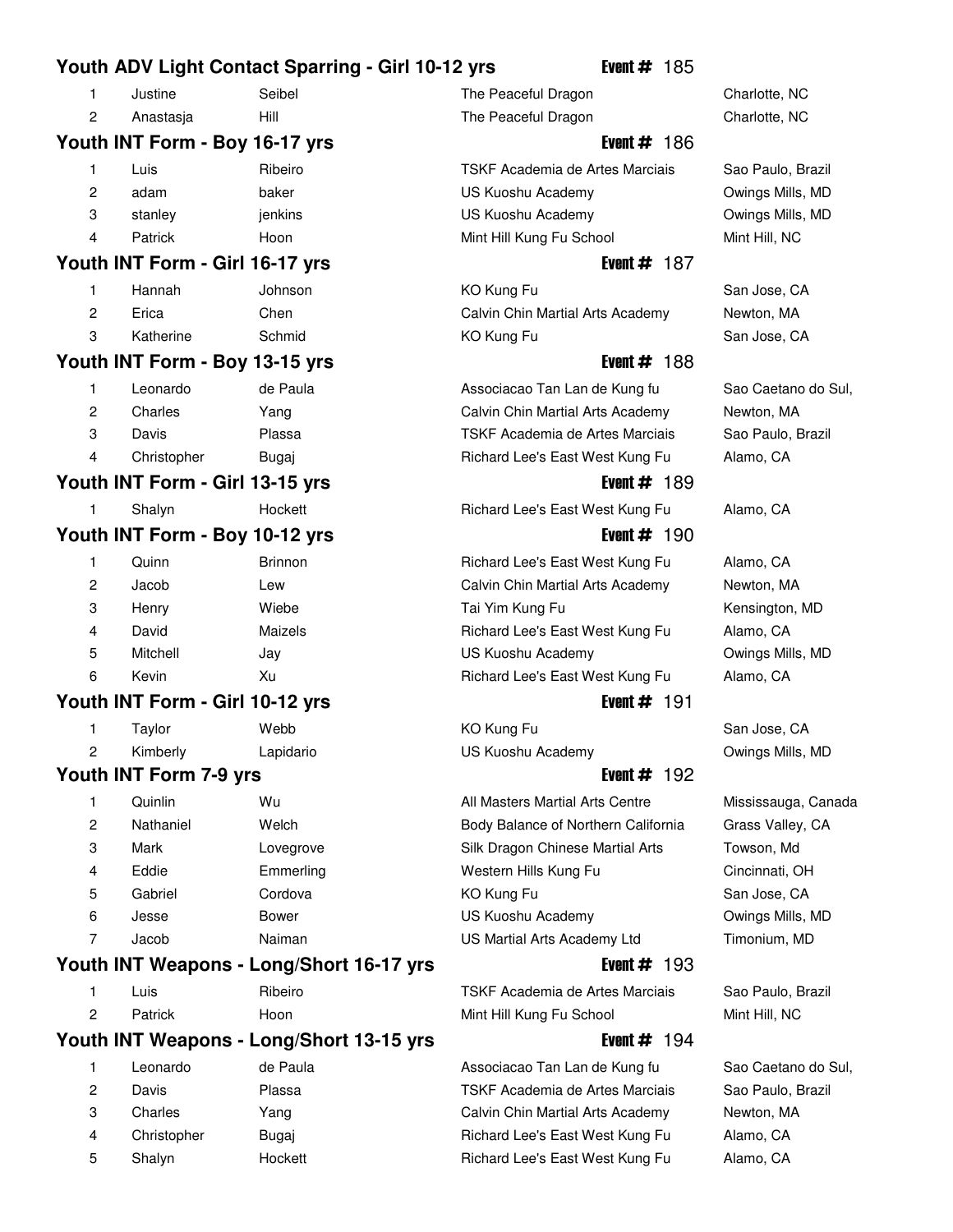|                |                            | Youth INT Weapons - Long/Short 10-12 yrs              |                                     | Event $# 195$  |                                                                |
|----------------|----------------------------|-------------------------------------------------------|-------------------------------------|----------------|----------------------------------------------------------------|
| 1              | Jacob                      | Lew                                                   | Calvin Chin Martial Arts Academy    |                | Newton, MA                                                     |
| $\overline{c}$ | Quinn                      | <b>Brinnon</b>                                        | Richard Lee's East West Kung Fu     |                | Alamo, CA                                                      |
| 3              | Henry                      | Wiebe                                                 | Tai Yim Kung Fu                     |                | Kensington, MD                                                 |
| 4              | David                      | Maizels                                               | Richard Lee's East West Kung Fu     |                | Alamo, CA                                                      |
|                |                            | Youth INT Form - Wushu Chang Quan - Girl 16-17 yrs    |                                     | Event $# 197$  |                                                                |
| 1              | Melissa                    | Tan                                                   | Wushu Kung Fu Fitness Center        |                | Parsippany, New Jersey                                         |
|                |                            | Youth INT Form - Wushu Chang Quan - Boy 13-15 yrs     |                                     | Event $# 198$  |                                                                |
| 1              | Maxwell                    | Chessen                                               | Northern Shaolin Academy            |                | Audobon, PA                                                    |
| 2              | Rahul                      | Dharma                                                | O Mei Wushu Center                  |                | Merrifield, VA                                                 |
| 3              | Christopher                | Bugaj                                                 | Richard Lee's East West Kung Fu     |                | Alamo, CA                                                      |
| $\overline{4}$ | xavier                     | bingham                                               | Southern Shaolin Academy            |                | Ewing, NJ                                                      |
|                |                            | Youth INT Form - Wushu Chang Quan - Girl 13-15 yrs    |                                     | Event $#$ 199  |                                                                |
| $\mathbf{1}$   | Janel                      | Tjiong                                                |                                     |                | Wushu Liu He Ziran Men Training Center New York City, New York |
| $\overline{c}$ | Deja                       | Westcott                                              | Southern Shaolin Academy            |                | Ewing, NJ                                                      |
|                |                            | Youth INT Form - Wushu Chang Quan 10-12 yrs           |                                     | Event $\#$ 200 |                                                                |
| 1              | Jacob                      | Lew                                                   | Calvin Chin Martial Arts Academy    |                | Newton, MA                                                     |
| $\overline{c}$ | Jared                      | Tjiong                                                |                                     |                | Wushu Liu He Ziran Men Training Center New York City, New York |
| 3              | Lucas                      | Riehl                                                 | Southern Shaolin Academy            |                | Ewing, NJ                                                      |
|                |                            | Youth BEG/INT Light Contact Sparring - Boy 16-17 yrs  |                                     | Event $# 204$  |                                                                |
| 1              | Thomas                     | <b>Drew</b>                                           |                                     |                |                                                                |
| $\overline{c}$ | stanley                    | jenkins                                               | US Kuoshu Academy                   |                | Owings Mills, MD                                               |
|                |                            | Youth BEG/INT Light Contact Sparring - Boy 13-15 yrs  |                                     | Event $\#$ 206 |                                                                |
| 1              | Charles                    | Spano                                                 | Fong Hung Ga Kung Fu                |                | Staten Island, NY                                              |
| $\overline{c}$ | Henry                      | Dulaney                                               | Tai Chuan Fa                        |                | Arbutus, MD                                                    |
|                |                            | Youth BEG/INT Light Contact Sparring - Boy 10-12 yrs  |                                     | Event $\#$ 208 |                                                                |
| 1              | David                      | Maizels                                               | Richard Lee's East West Kung Fu     |                | Alamo, CA                                                      |
| 2              | John Paul                  | Crump                                                 | Western Hills Kung Fu               |                | Cincinnati, OH                                                 |
| 3              | Quinn                      | <b>Brinnon</b>                                        | Richard Lee's East West Kung Fu     |                | Alamo, CA                                                      |
| 4              | Mitchell                   | Jay                                                   | US Kuoshu Academy                   |                | Owings Mills, MD                                               |
|                |                            | Youth BEG/INT Light Contact Sparring - Girl 10-12 yrs |                                     | Event $# 209$  |                                                                |
| 1              | Kiala                      | Lujan                                                 | Body Balance of Northern California |                | Grass Valley, CA                                               |
| 2              | Kimberly                   | Lapidario                                             | US Kuoshu Academy                   |                | Owings Mills, MD                                               |
|                | Youth BEG Form under 7 yrs |                                                       |                                     | Event $#210$   |                                                                |
| 1              | Sofia                      | Fitzsimmons                                           | Richard Lee's East West Kung Fu     |                | Alamo, CA                                                      |
|                | Youth BEG Form 10-12 yrs   |                                                       |                                     | Event $#212$   |                                                                |
| 1              | Kiala                      | Lujan                                                 | Body Balance of Northern California |                | Grass Valley, CA                                               |
| 2              | John Paul                  | Crump                                                 | Western Hills Kung Fu               |                | Cincinnati, OH                                                 |
| 4              | Dylan                      | Short                                                 | US Kuoshu Academy                   |                | Owings Mills, MD                                               |
| 5              | Lucas                      | Henrique da Silva Souza                               | Associacao Tan Lan de Kung fu       |                | Sao Caetano do Sul,                                            |
| 6              | Savanna                    | Foss                                                  | KO Kung Fu                          |                | San Jose, CA                                                   |
|                | Youth BEG Form 13-15 yrs   |                                                       |                                     | Event $#213$   |                                                                |
| 1              | Neona                      | Welch                                                 | Body Balance of Northern California |                | Grass Valley, CA                                               |
| 2              | Jamie                      | Barthol                                               | Wing Chun Academy                   |                | Columbia, MD                                                   |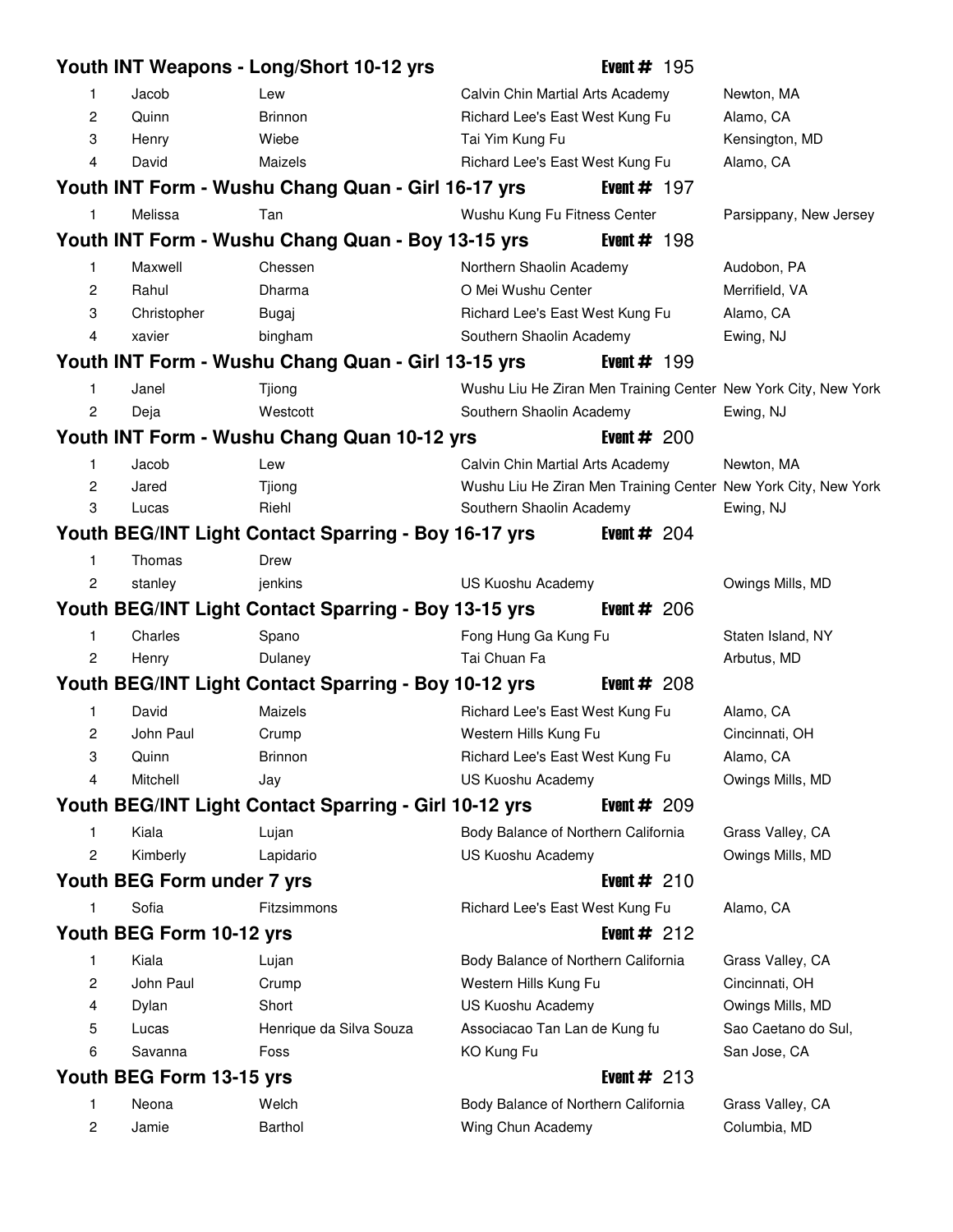|        | Youth BEG Form 16-17 yrs             |                                             | Event $# 214$                                                        |                          |
|--------|--------------------------------------|---------------------------------------------|----------------------------------------------------------------------|--------------------------|
| 1      | Joshua                               | <b>Elkins Fowler</b>                        | US Kuoshu Academy                                                    | Owings Mills, MD         |
| 2      | Thomas                               | Drew                                        |                                                                      |                          |
|        | Youth BEG Weapons 10-12 yrs          |                                             | Event $#215$                                                         |                          |
| 1      | Kiala                                | Lujan                                       | Body Balance of Northern California                                  | Grass Valley, CA         |
| 2      | Lucas                                | Henrique da Silva Souza                     | Associacao Tan Lan de Kung fu                                        | Sao Caetano do Sul,      |
|        |                                      | Youth Mixed Form - Wushu Chang Quan 7-9 yrs | Event $# 217$                                                        |                          |
| 1      | <b>Brandon</b>                       | Chin                                        | Calvin Chin Martial Arts Academy                                     | Newton, MA               |
| 2      | Michael                              | Riehl                                       | Southern Shaolin Academy                                             | Ewing, NJ                |
| 3      | Brandon                              | Martell                                     | Wushu Kung Fu Fitness Center                                         | Parsippany, New Jersey   |
|        |                                      | Youth Mixed Wushu Long Weapon 16-17 yrs     | Event $#219$                                                         |                          |
| 1      | Alexander                            | Woo                                         | Calvin Chin Martial Arts Academy                                     | Newton, MA               |
| 2      | Melissa                              | Tan                                         | Wushu Kung Fu Fitness Center                                         | Parsippany, New Jersey   |
|        |                                      | Youth Mixed Wushu Long Weapon 13-15 yrs     | Event $#220$                                                         |                          |
| 1      | Maxwell                              | Chessen                                     | Northern Shaolin Academy                                             | Audobon, PA              |
| 2      | Deja                                 | Westcott                                    | Southern Shaolin Academy                                             | Ewing, NJ                |
| 3      | xavier                               | bingham                                     | Southern Shaolin Academy                                             | Ewing, NJ                |
|        |                                      | Youth Mixed Wushu Long Weapon 10-12 yrs     | Event $# 221$                                                        |                          |
|        | Jared                                | Tjiong                                      | Wushu Liu He Ziran Men Training Center New York City, New York       |                          |
|        |                                      | Youth Mixed Wushu Short Weapon 16-17 yrs    | Event $# 223$                                                        |                          |
| 1      | Alexander                            | Woo                                         | Calvin Chin Martial Arts Academy                                     | Newton, MA               |
| 2      | Leslie                               | Jaw                                         | Calvin Chin Martial Arts Academy                                     | Newton, MA               |
|        |                                      |                                             |                                                                      |                          |
|        |                                      |                                             | Event $# 224$                                                        |                          |
| 1      |                                      | Youth Mixed Wushu Short Weapon 13-15 yrs    |                                                                      |                          |
|        | Janel<br>Maxwell                     | Tjiong<br>Chessen                           | Wushu Liu He Ziran Men Training Center New York City, New York       |                          |
| 2<br>3 | xavier                               |                                             | Northern Shaolin Academy                                             | Audobon, PA              |
| 4      |                                      | bingham<br>Westcott                         | Southern Shaolin Academy                                             | Ewing, NJ                |
|        | Deja                                 |                                             | Southern Shaolin Academy<br>Event $\#$ 225                           | Ewing, NJ                |
| 1      |                                      | Youth Mixed Wushu Short Weapon 10-12 yrs    |                                                                      |                          |
| 2      | Kaitlyn<br>Jacob                     | Yong<br>Lew                                 | Calvin Chin Martial Arts Academy<br>Calvin Chin Martial Arts Academy | Newton, MA<br>Newton, MA |
| 3      | Lucas                                | Riehl                                       | Southern Shaolin Academy                                             | Ewing, NJ                |
|        | <b>Youth Mixed Wushu Open Weapon</b> |                                             | Event $# 226$                                                        |                          |
| 1      | Leslie                               | Jaw                                         | Calvin Chin Martial Arts Academy                                     | Newton, MA               |
| 2      | Alexander                            | Woo                                         | Calvin Chin Martial Arts Academy                                     | Newton, MA               |
| 3      | Jinzi                                | Zhang                                       | <b>Chinese Martial Arts Center</b>                                   | Tallahassee, Florida     |
|        |                                      | Youth Mixed Open Weapons 13-17 yrs          | Event $# 227$                                                        |                          |
| 1      | Alexander                            | Woo                                         | Calvin Chin Martial Arts Academy                                     | Newton, MA               |
| 2      | Melanie                              | Chan                                        | Calvin Chin Martial Arts Academy                                     | Newton, MA               |
| 3      | Zachary                              | Chen                                        | Richard Lee's East West Kung Fu                                      | Alamo, CA                |
| 4      | Leslie                               | Jaw                                         | Calvin Chin Martial Arts Academy                                     | Newton, MA               |
| 5      | Kimiko Nicole                        | LeNeave                                     | The Peaceful Dragon                                                  | Charlotte, NC            |
| 6      | Jake                                 | Moore                                       | Richard Lee's East West Kung Fu                                      | Alamo, CA                |
| 7      | Cyrus                                | Mirzazadeh                                  | Richard Lee's East West Kung Fu                                      | Alamo, CA                |
| 8      | Connor                               | Yong                                        | Calvin Chin Martial Arts Academy                                     | Newton, MA               |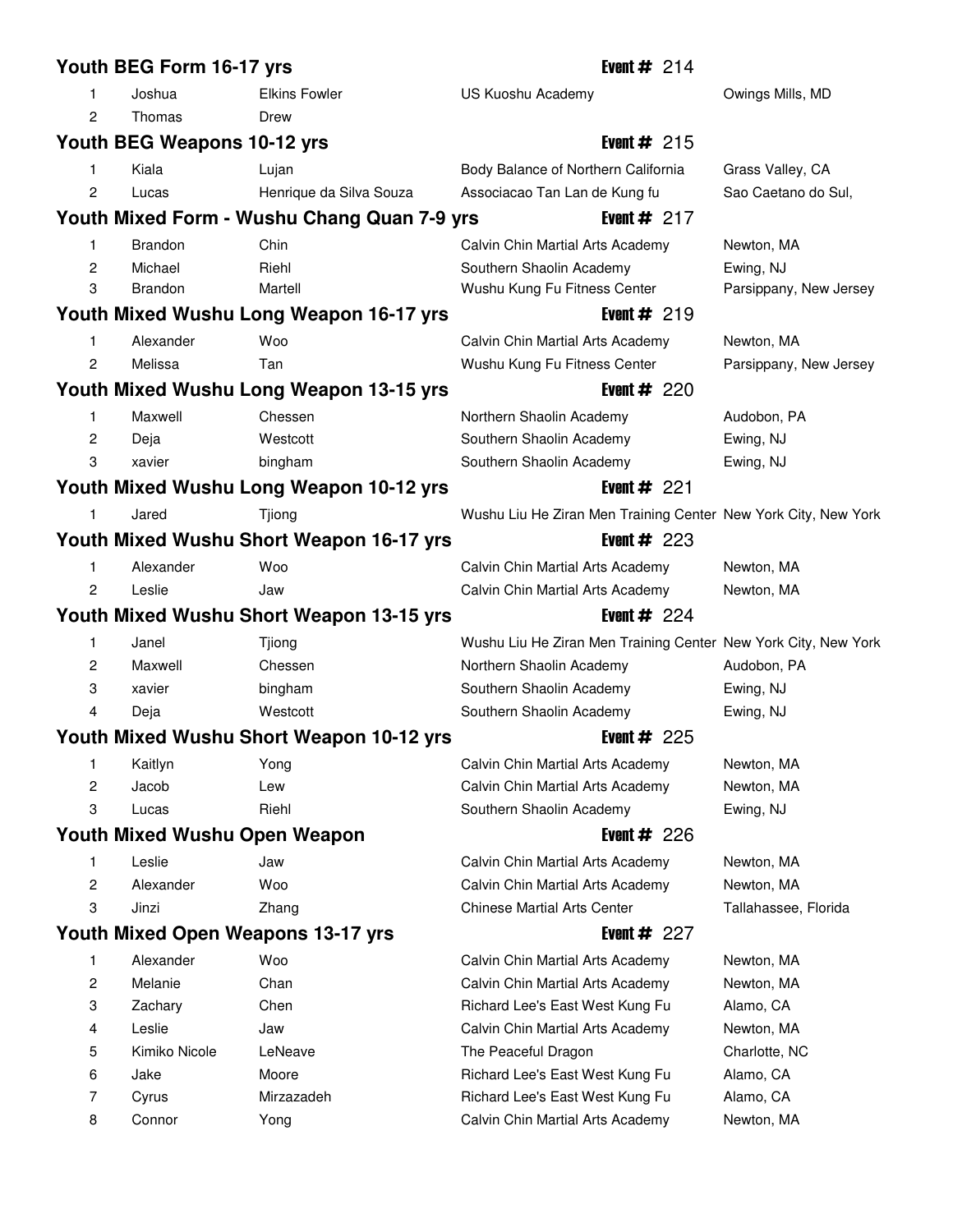## **Youth Mixed Open Weapons 12 yrs & under** Figure 5. Event # 228

|                | Kaitlyn        | Yong                   |
|----------------|----------------|------------------------|
| $\overline{c}$ | <b>Brandon</b> | Chin                   |
| 3              | Jacob          | Lew                    |
| 4              | Max            | Chan                   |
| 5              | Rebecca        | Shaar                  |
| 6              | <b>Brandan</b> | Yong                   |
|                | Lucas          | Henrique da Silva Souz |

## **Youth Mixed Weapons 9 yrs and under** Figure 229

| 1              | <b>Brandon</b>  | Chin           |
|----------------|-----------------|----------------|
| $\overline{c}$ | mariana moreira | Souza          |
| 3              | Quinlin         | Wu             |
| $\overline{4}$ | Nathaniel       | Welch          |
| 5              | Eddie           | Emmerling      |
| 6              | Mark            | Lovegrove      |
| 7              | <b>Brandan</b>  | Yong           |
| 8              | Alastair        | Patterson, Jr. |

# **Youth 2-Man Sets - 16-17 yrs - Empty Hand** Free Event # 230

| 1 | James  | Roland               |
|---|--------|----------------------|
| 1 | Nicole | Shimotake            |
| 2 | Kevin  | Ong                  |
| 2 | Kyle   | Ong                  |
| 3 | Joshua | <b>Elkins Fowler</b> |
| 3 | adam   | baker                |
|   |        |                      |

## **Youth 2-Man Sets - 13-15 yrs - Empty Hand** Free Event # 231 1 Zachary Chen 19 Chen 19 Richard Lee's East West Kung Fu Alamo, CA 1 Jake 51 Moore 51 Moore 51 Moore 51 Moore 51 Richard Lee's East West Kung Fu Alamo, CA 2 Jared Chin 18 Chin 18 Calvin Chin Martial Arts Academy Newton, MA

# 2 Daniel Shaar 13 Calvin Chin Martial Arts Academy Newton, MA

|                | Max            | Chan    | Calvin Chin Martial Arts Academy | Newton, MA   |
|----------------|----------------|---------|----------------------------------|--------------|
|                | <b>Brandon</b> | Chin    | Calvin Chin Martial Arts Academy | Newton, MA   |
| $\overline{2}$ | Tavlor         | Webb    | KO Kung Fu                       | San Jose, CA |
| $\overline{2}$ | Gabriel        | Cordova | KO Kung Fu                       | San Jose, CA |
| 3              | Rebecca        | Shaar   | Calvin Chin Martial Arts Academy | Newton, MA   |
| 3              | Olivia         | Chin    | Calvin Chin Martial Arts Academy | Newton, MA   |
|                |                |         |                                  |              |

## **Youth 2-Man Sets - 13-17 yrs - Weapon** Event # 233

| 1 | Leslie    | Jaw   |
|---|-----------|-------|
| 1 | Alexander | Woo   |
| 2 | Daniel    | Shaar |
| 2 | Jared     | Chin  |
| 3 | Zachary   | Chen  |
| 3 | Jake      | Moore |
| 4 | Melanie   | Chan  |
| 4 | Megan     | Chan  |

Calvin Chin Martial Arts Academy Newton, MA Calvin Chin Martial Arts Academy Newton, MA Calvin Chin Martial Arts Academy Newton, MA Calvin Chin Martial Arts Academy Newton, MA Calvin Chin Martial Arts Academy Newton, MA Calvin Chin Martial Arts Academy Newton, MA 7 Associacao Tan Lan de Kung fu Sao Caetano do Sul,

Calvin Chin Martial Arts Academy Newton, MA Associacao Tan Lan de Kung fu Sao Caetano do Sul, All Masters Martial Arts Centre Mississauga, Canada Body Balance of Northern California Grass Valley, CA Western Hills Kung Fu Cincinnati, OH Silk Dragon Chinese Martial Arts Towson, Md Calvin Chin Martial Arts Academy Newton, MA Richard Lee's East West Kung Fu Alamo, CA

Richard Lee's East West Kung Fu Alamo, CA Richard Lee's East West Kung Fu Alamo, CA Richard Lee's East West Kung Fu Alamo, CA Richard Lee's East West Kung Fu Alamo, CA US Kuoshu Academy **Owings Mills, MD** US Kuoshu Academy **Owings Mills, MD** 

**Youth 2-Man Sets - 12 yrs and under - Empty Hand Figure 4 Figure 4 232** 

Calvin Chin Martial Arts Academy Newton, MA Calvin Chin Martial Arts Academy Newton, MA Calvin Chin Martial Arts Academy Newton, MA Calvin Chin Martial Arts Academy Newton, MA Richard Lee's East West Kung Fu Alamo, CA Richard Lee's East West Kung Fu Alamo, CA Calvin Chin Martial Arts Academy Newton, MA Calvin Chin Martial Arts Academy Newton, MA

San Jose, CA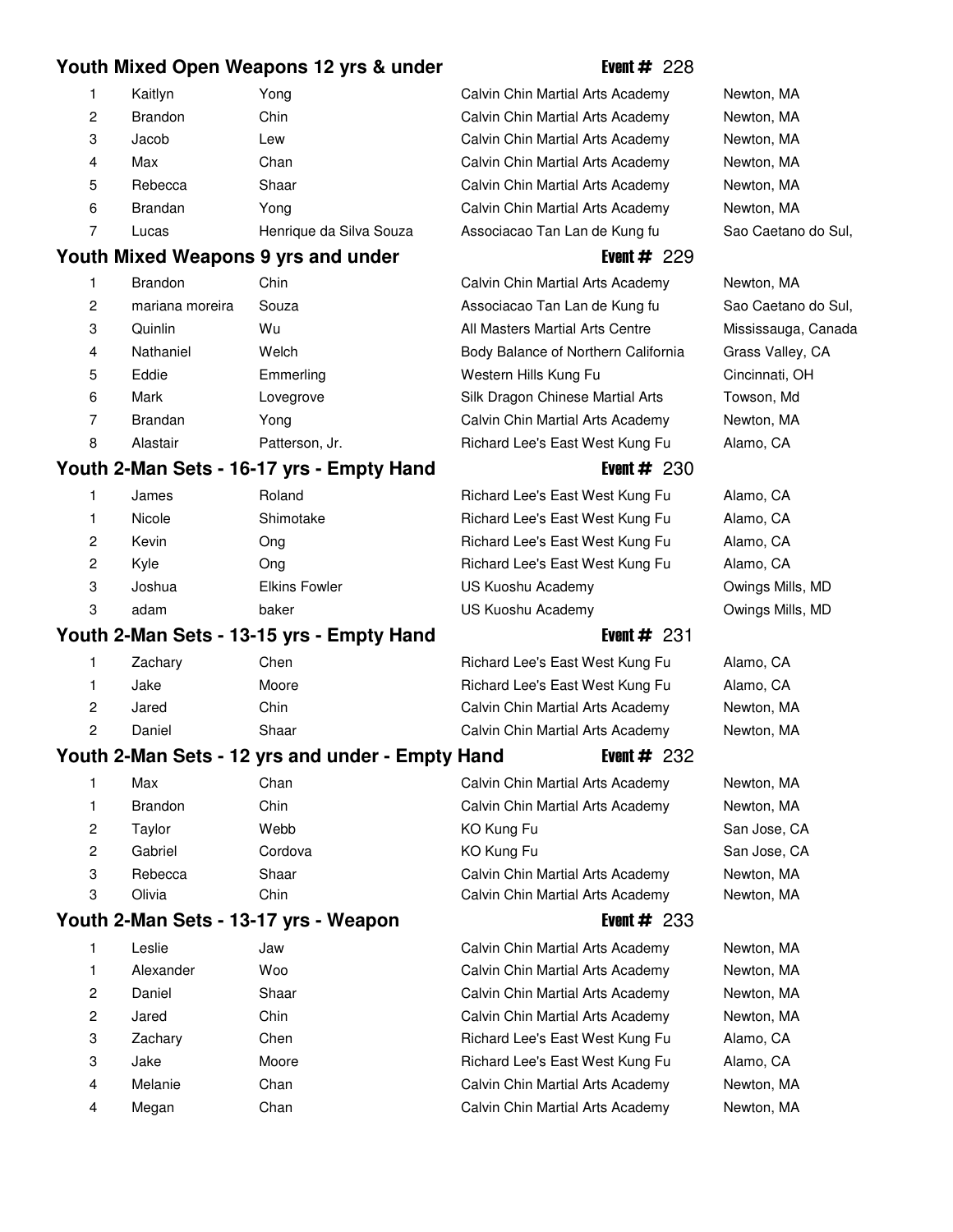# **Youth 2-Man Sets - 12 yrs & under - Weapon** Event # 234

| Jacob<br>Calvin Chin Martial Arts Academy<br>Newton, MA<br>1<br>Lew<br>2<br>Brandon<br>Chin<br>Calvin Chin Martial Arts Academy<br>Newton, MA<br>$\overline{c}$<br>Max<br>Chan<br>Calvin Chin Martial Arts Academy<br>Newton, MA<br>3<br>Olivia<br>Chin<br>Calvin Chin Martial Arts Academy<br>Newton, MA<br>3<br>Rebecca<br>Shaar<br>Calvin Chin Martial Arts Academy<br>Newton, MA<br>4<br>Kiala<br>Body Balance of Northern California<br>Lujan<br>Grass Valley, CA<br>Nathaniel<br>Welch<br>Body Balance of Northern California<br>Grass Valley, CA<br>4<br>Youth Mixed Light Contact Sparring - Boy 7-9 yrs<br>Event $\#$ 236<br>Nathaniel<br>Welch<br>Body Balance of Northern California<br>Grass Valley, CA<br>1<br>2<br>Richard Lee's East West Kung Fu<br>Christopher (Kitt)<br>Naughton<br>Alamo, CA<br><b>US Martial Arts - Timonium</b><br>3<br><b>MICHAEL</b><br><b>BRICKUS JR.</b><br>Timonium, MD<br>Eddie<br>Emmerling<br>Western Hills Kung Fu<br>Cincinnati, OH<br>4<br>Youth Weapon Fighting - Short Weapon - Boy 16-17 yrs<br>Event $\#$ 238<br>Thomas<br>1<br>Drew<br>$\overline{c}$<br>Tyler<br>Traditional Wing Chun Kung Fu<br>Yeager<br>Mount Laurel, New<br>3<br>US Kuoshu Academy<br>stanley<br>jenkins<br>Owings Mills, MD<br>Youth Weapon Fighting - Short Weapon - Boy 13-15 yrs<br>Event $\#$ 240<br>Christopher<br>KO Kung Fu<br>San Jose, CA<br>Ryan<br>1<br>2<br>Jeff<br>Schmaley<br>US Martial Arts Academy Ltd<br>Timonium, MD<br>Youth ADV Kenpo Form - 12 yrs & under<br>Event $#243$<br>Emiko<br>1<br>LeNeave<br>Charlotte, NC<br>The Peaceful Dragon<br>2<br>Jack<br>Fitzsimmons<br>Richard Lee's East West Kung Fu<br>Alamo, CA<br>3<br>Hill<br>The Peaceful Dragon<br>Charlotte, NC<br>Anastasja<br>Event# 244 was split by Gender<br>Youth ADV Kenpo Form - Boy 13-17 yrs<br>Event $# 244$<br>Mirzazadeh<br>Cyrus<br>Richard Lee's East West Kung Fu<br>Alamo, CA<br>1<br>2<br>Richard Lee's East West Kung Fu<br>James<br>Roland<br>Alamo, CA<br>3<br>Richard Lee's East West Kung Fu<br>Kevin<br>Alamo, CA<br>Ong<br>Jake<br>Moore<br>Richard Lee's East West Kung Fu<br>Alamo, CA<br>4<br>Youth ADV Kenpo Form - Girl 13-17 yrs<br>Event $# 244A$<br>Nicole<br>Shimotake<br>1<br>Richard Lee's East West Kung Fu<br>Alamo, CA<br>Kimiko Nicole<br>LeNeave<br>The Peaceful Dragon<br>Charlotte, NC<br>2<br>3<br>Candace<br>Richard Lee's East West Kung Fu<br>Alamo, CA<br>Ogata<br>Youth ADV Kenpo Weapon - 13-17 yrs<br>Event $\#$ 246<br>Roland<br>Richard Lee's East West Kung Fu<br>1<br>James<br>Alamo, CA<br>2<br>Hernandiz<br>Kyle<br>Richard Lee's East West Kung Fu<br>Alamo, CA<br>3<br>Jake<br>Moore<br>Richard Lee's East West Kung Fu<br>Alamo, CA<br>Shimotake<br>Nicole<br>Alamo, CA<br>Richard Lee's East West Kung Fu<br>4<br>5<br>Fitzsimmons<br>Alamo, CA<br>Jack<br>Richard Lee's East West Kung Fu<br>KO Kung Fu<br>San Jose, CA<br>6<br>Christopher<br>Ryan<br>Candace<br>Alamo, CA<br>7<br>Richard Lee's East West Kung Fu<br>Ogata | 1 | Kaitlyn | Yong | Calvin Chin Martial Arts Academy | Newton, MA |
|-----------------------------------------------------------------------------------------------------------------------------------------------------------------------------------------------------------------------------------------------------------------------------------------------------------------------------------------------------------------------------------------------------------------------------------------------------------------------------------------------------------------------------------------------------------------------------------------------------------------------------------------------------------------------------------------------------------------------------------------------------------------------------------------------------------------------------------------------------------------------------------------------------------------------------------------------------------------------------------------------------------------------------------------------------------------------------------------------------------------------------------------------------------------------------------------------------------------------------------------------------------------------------------------------------------------------------------------------------------------------------------------------------------------------------------------------------------------------------------------------------------------------------------------------------------------------------------------------------------------------------------------------------------------------------------------------------------------------------------------------------------------------------------------------------------------------------------------------------------------------------------------------------------------------------------------------------------------------------------------------------------------------------------------------------------------------------------------------------------------------------------------------------------------------------------------------------------------------------------------------------------------------------------------------------------------------------------------------------------------------------------------------------------------------------------------------------------------------------------------------------------------------------------------------------------------------------------------------------------------------------------------------------------------------------------------------------------------------------------------------------------------------------------------------------------------------------------------------------------------------------------------------------------------------------------------------------------------------------------------------------------|---|---------|------|----------------------------------|------------|
|                                                                                                                                                                                                                                                                                                                                                                                                                                                                                                                                                                                                                                                                                                                                                                                                                                                                                                                                                                                                                                                                                                                                                                                                                                                                                                                                                                                                                                                                                                                                                                                                                                                                                                                                                                                                                                                                                                                                                                                                                                                                                                                                                                                                                                                                                                                                                                                                                                                                                                                                                                                                                                                                                                                                                                                                                                                                                                                                                                                                           |   |         |      |                                  |            |
|                                                                                                                                                                                                                                                                                                                                                                                                                                                                                                                                                                                                                                                                                                                                                                                                                                                                                                                                                                                                                                                                                                                                                                                                                                                                                                                                                                                                                                                                                                                                                                                                                                                                                                                                                                                                                                                                                                                                                                                                                                                                                                                                                                                                                                                                                                                                                                                                                                                                                                                                                                                                                                                                                                                                                                                                                                                                                                                                                                                                           |   |         |      |                                  |            |
|                                                                                                                                                                                                                                                                                                                                                                                                                                                                                                                                                                                                                                                                                                                                                                                                                                                                                                                                                                                                                                                                                                                                                                                                                                                                                                                                                                                                                                                                                                                                                                                                                                                                                                                                                                                                                                                                                                                                                                                                                                                                                                                                                                                                                                                                                                                                                                                                                                                                                                                                                                                                                                                                                                                                                                                                                                                                                                                                                                                                           |   |         |      |                                  |            |
|                                                                                                                                                                                                                                                                                                                                                                                                                                                                                                                                                                                                                                                                                                                                                                                                                                                                                                                                                                                                                                                                                                                                                                                                                                                                                                                                                                                                                                                                                                                                                                                                                                                                                                                                                                                                                                                                                                                                                                                                                                                                                                                                                                                                                                                                                                                                                                                                                                                                                                                                                                                                                                                                                                                                                                                                                                                                                                                                                                                                           |   |         |      |                                  |            |
|                                                                                                                                                                                                                                                                                                                                                                                                                                                                                                                                                                                                                                                                                                                                                                                                                                                                                                                                                                                                                                                                                                                                                                                                                                                                                                                                                                                                                                                                                                                                                                                                                                                                                                                                                                                                                                                                                                                                                                                                                                                                                                                                                                                                                                                                                                                                                                                                                                                                                                                                                                                                                                                                                                                                                                                                                                                                                                                                                                                                           |   |         |      |                                  |            |
|                                                                                                                                                                                                                                                                                                                                                                                                                                                                                                                                                                                                                                                                                                                                                                                                                                                                                                                                                                                                                                                                                                                                                                                                                                                                                                                                                                                                                                                                                                                                                                                                                                                                                                                                                                                                                                                                                                                                                                                                                                                                                                                                                                                                                                                                                                                                                                                                                                                                                                                                                                                                                                                                                                                                                                                                                                                                                                                                                                                                           |   |         |      |                                  |            |
|                                                                                                                                                                                                                                                                                                                                                                                                                                                                                                                                                                                                                                                                                                                                                                                                                                                                                                                                                                                                                                                                                                                                                                                                                                                                                                                                                                                                                                                                                                                                                                                                                                                                                                                                                                                                                                                                                                                                                                                                                                                                                                                                                                                                                                                                                                                                                                                                                                                                                                                                                                                                                                                                                                                                                                                                                                                                                                                                                                                                           |   |         |      |                                  |            |
|                                                                                                                                                                                                                                                                                                                                                                                                                                                                                                                                                                                                                                                                                                                                                                                                                                                                                                                                                                                                                                                                                                                                                                                                                                                                                                                                                                                                                                                                                                                                                                                                                                                                                                                                                                                                                                                                                                                                                                                                                                                                                                                                                                                                                                                                                                                                                                                                                                                                                                                                                                                                                                                                                                                                                                                                                                                                                                                                                                                                           |   |         |      |                                  |            |
|                                                                                                                                                                                                                                                                                                                                                                                                                                                                                                                                                                                                                                                                                                                                                                                                                                                                                                                                                                                                                                                                                                                                                                                                                                                                                                                                                                                                                                                                                                                                                                                                                                                                                                                                                                                                                                                                                                                                                                                                                                                                                                                                                                                                                                                                                                                                                                                                                                                                                                                                                                                                                                                                                                                                                                                                                                                                                                                                                                                                           |   |         |      |                                  |            |
|                                                                                                                                                                                                                                                                                                                                                                                                                                                                                                                                                                                                                                                                                                                                                                                                                                                                                                                                                                                                                                                                                                                                                                                                                                                                                                                                                                                                                                                                                                                                                                                                                                                                                                                                                                                                                                                                                                                                                                                                                                                                                                                                                                                                                                                                                                                                                                                                                                                                                                                                                                                                                                                                                                                                                                                                                                                                                                                                                                                                           |   |         |      |                                  |            |
|                                                                                                                                                                                                                                                                                                                                                                                                                                                                                                                                                                                                                                                                                                                                                                                                                                                                                                                                                                                                                                                                                                                                                                                                                                                                                                                                                                                                                                                                                                                                                                                                                                                                                                                                                                                                                                                                                                                                                                                                                                                                                                                                                                                                                                                                                                                                                                                                                                                                                                                                                                                                                                                                                                                                                                                                                                                                                                                                                                                                           |   |         |      |                                  |            |
|                                                                                                                                                                                                                                                                                                                                                                                                                                                                                                                                                                                                                                                                                                                                                                                                                                                                                                                                                                                                                                                                                                                                                                                                                                                                                                                                                                                                                                                                                                                                                                                                                                                                                                                                                                                                                                                                                                                                                                                                                                                                                                                                                                                                                                                                                                                                                                                                                                                                                                                                                                                                                                                                                                                                                                                                                                                                                                                                                                                                           |   |         |      |                                  |            |
|                                                                                                                                                                                                                                                                                                                                                                                                                                                                                                                                                                                                                                                                                                                                                                                                                                                                                                                                                                                                                                                                                                                                                                                                                                                                                                                                                                                                                                                                                                                                                                                                                                                                                                                                                                                                                                                                                                                                                                                                                                                                                                                                                                                                                                                                                                                                                                                                                                                                                                                                                                                                                                                                                                                                                                                                                                                                                                                                                                                                           |   |         |      |                                  |            |
|                                                                                                                                                                                                                                                                                                                                                                                                                                                                                                                                                                                                                                                                                                                                                                                                                                                                                                                                                                                                                                                                                                                                                                                                                                                                                                                                                                                                                                                                                                                                                                                                                                                                                                                                                                                                                                                                                                                                                                                                                                                                                                                                                                                                                                                                                                                                                                                                                                                                                                                                                                                                                                                                                                                                                                                                                                                                                                                                                                                                           |   |         |      |                                  |            |
|                                                                                                                                                                                                                                                                                                                                                                                                                                                                                                                                                                                                                                                                                                                                                                                                                                                                                                                                                                                                                                                                                                                                                                                                                                                                                                                                                                                                                                                                                                                                                                                                                                                                                                                                                                                                                                                                                                                                                                                                                                                                                                                                                                                                                                                                                                                                                                                                                                                                                                                                                                                                                                                                                                                                                                                                                                                                                                                                                                                                           |   |         |      |                                  |            |
|                                                                                                                                                                                                                                                                                                                                                                                                                                                                                                                                                                                                                                                                                                                                                                                                                                                                                                                                                                                                                                                                                                                                                                                                                                                                                                                                                                                                                                                                                                                                                                                                                                                                                                                                                                                                                                                                                                                                                                                                                                                                                                                                                                                                                                                                                                                                                                                                                                                                                                                                                                                                                                                                                                                                                                                                                                                                                                                                                                                                           |   |         |      |                                  |            |
|                                                                                                                                                                                                                                                                                                                                                                                                                                                                                                                                                                                                                                                                                                                                                                                                                                                                                                                                                                                                                                                                                                                                                                                                                                                                                                                                                                                                                                                                                                                                                                                                                                                                                                                                                                                                                                                                                                                                                                                                                                                                                                                                                                                                                                                                                                                                                                                                                                                                                                                                                                                                                                                                                                                                                                                                                                                                                                                                                                                                           |   |         |      |                                  |            |
|                                                                                                                                                                                                                                                                                                                                                                                                                                                                                                                                                                                                                                                                                                                                                                                                                                                                                                                                                                                                                                                                                                                                                                                                                                                                                                                                                                                                                                                                                                                                                                                                                                                                                                                                                                                                                                                                                                                                                                                                                                                                                                                                                                                                                                                                                                                                                                                                                                                                                                                                                                                                                                                                                                                                                                                                                                                                                                                                                                                                           |   |         |      |                                  |            |
|                                                                                                                                                                                                                                                                                                                                                                                                                                                                                                                                                                                                                                                                                                                                                                                                                                                                                                                                                                                                                                                                                                                                                                                                                                                                                                                                                                                                                                                                                                                                                                                                                                                                                                                                                                                                                                                                                                                                                                                                                                                                                                                                                                                                                                                                                                                                                                                                                                                                                                                                                                                                                                                                                                                                                                                                                                                                                                                                                                                                           |   |         |      |                                  |            |
|                                                                                                                                                                                                                                                                                                                                                                                                                                                                                                                                                                                                                                                                                                                                                                                                                                                                                                                                                                                                                                                                                                                                                                                                                                                                                                                                                                                                                                                                                                                                                                                                                                                                                                                                                                                                                                                                                                                                                                                                                                                                                                                                                                                                                                                                                                                                                                                                                                                                                                                                                                                                                                                                                                                                                                                                                                                                                                                                                                                                           |   |         |      |                                  |            |
|                                                                                                                                                                                                                                                                                                                                                                                                                                                                                                                                                                                                                                                                                                                                                                                                                                                                                                                                                                                                                                                                                                                                                                                                                                                                                                                                                                                                                                                                                                                                                                                                                                                                                                                                                                                                                                                                                                                                                                                                                                                                                                                                                                                                                                                                                                                                                                                                                                                                                                                                                                                                                                                                                                                                                                                                                                                                                                                                                                                                           |   |         |      |                                  |            |
|                                                                                                                                                                                                                                                                                                                                                                                                                                                                                                                                                                                                                                                                                                                                                                                                                                                                                                                                                                                                                                                                                                                                                                                                                                                                                                                                                                                                                                                                                                                                                                                                                                                                                                                                                                                                                                                                                                                                                                                                                                                                                                                                                                                                                                                                                                                                                                                                                                                                                                                                                                                                                                                                                                                                                                                                                                                                                                                                                                                                           |   |         |      |                                  |            |
|                                                                                                                                                                                                                                                                                                                                                                                                                                                                                                                                                                                                                                                                                                                                                                                                                                                                                                                                                                                                                                                                                                                                                                                                                                                                                                                                                                                                                                                                                                                                                                                                                                                                                                                                                                                                                                                                                                                                                                                                                                                                                                                                                                                                                                                                                                                                                                                                                                                                                                                                                                                                                                                                                                                                                                                                                                                                                                                                                                                                           |   |         |      |                                  |            |
|                                                                                                                                                                                                                                                                                                                                                                                                                                                                                                                                                                                                                                                                                                                                                                                                                                                                                                                                                                                                                                                                                                                                                                                                                                                                                                                                                                                                                                                                                                                                                                                                                                                                                                                                                                                                                                                                                                                                                                                                                                                                                                                                                                                                                                                                                                                                                                                                                                                                                                                                                                                                                                                                                                                                                                                                                                                                                                                                                                                                           |   |         |      |                                  |            |
|                                                                                                                                                                                                                                                                                                                                                                                                                                                                                                                                                                                                                                                                                                                                                                                                                                                                                                                                                                                                                                                                                                                                                                                                                                                                                                                                                                                                                                                                                                                                                                                                                                                                                                                                                                                                                                                                                                                                                                                                                                                                                                                                                                                                                                                                                                                                                                                                                                                                                                                                                                                                                                                                                                                                                                                                                                                                                                                                                                                                           |   |         |      |                                  |            |
|                                                                                                                                                                                                                                                                                                                                                                                                                                                                                                                                                                                                                                                                                                                                                                                                                                                                                                                                                                                                                                                                                                                                                                                                                                                                                                                                                                                                                                                                                                                                                                                                                                                                                                                                                                                                                                                                                                                                                                                                                                                                                                                                                                                                                                                                                                                                                                                                                                                                                                                                                                                                                                                                                                                                                                                                                                                                                                                                                                                                           |   |         |      |                                  |            |
|                                                                                                                                                                                                                                                                                                                                                                                                                                                                                                                                                                                                                                                                                                                                                                                                                                                                                                                                                                                                                                                                                                                                                                                                                                                                                                                                                                                                                                                                                                                                                                                                                                                                                                                                                                                                                                                                                                                                                                                                                                                                                                                                                                                                                                                                                                                                                                                                                                                                                                                                                                                                                                                                                                                                                                                                                                                                                                                                                                                                           |   |         |      |                                  |            |
|                                                                                                                                                                                                                                                                                                                                                                                                                                                                                                                                                                                                                                                                                                                                                                                                                                                                                                                                                                                                                                                                                                                                                                                                                                                                                                                                                                                                                                                                                                                                                                                                                                                                                                                                                                                                                                                                                                                                                                                                                                                                                                                                                                                                                                                                                                                                                                                                                                                                                                                                                                                                                                                                                                                                                                                                                                                                                                                                                                                                           |   |         |      |                                  |            |
|                                                                                                                                                                                                                                                                                                                                                                                                                                                                                                                                                                                                                                                                                                                                                                                                                                                                                                                                                                                                                                                                                                                                                                                                                                                                                                                                                                                                                                                                                                                                                                                                                                                                                                                                                                                                                                                                                                                                                                                                                                                                                                                                                                                                                                                                                                                                                                                                                                                                                                                                                                                                                                                                                                                                                                                                                                                                                                                                                                                                           |   |         |      |                                  |            |
|                                                                                                                                                                                                                                                                                                                                                                                                                                                                                                                                                                                                                                                                                                                                                                                                                                                                                                                                                                                                                                                                                                                                                                                                                                                                                                                                                                                                                                                                                                                                                                                                                                                                                                                                                                                                                                                                                                                                                                                                                                                                                                                                                                                                                                                                                                                                                                                                                                                                                                                                                                                                                                                                                                                                                                                                                                                                                                                                                                                                           |   |         |      |                                  |            |
|                                                                                                                                                                                                                                                                                                                                                                                                                                                                                                                                                                                                                                                                                                                                                                                                                                                                                                                                                                                                                                                                                                                                                                                                                                                                                                                                                                                                                                                                                                                                                                                                                                                                                                                                                                                                                                                                                                                                                                                                                                                                                                                                                                                                                                                                                                                                                                                                                                                                                                                                                                                                                                                                                                                                                                                                                                                                                                                                                                                                           |   |         |      |                                  |            |
|                                                                                                                                                                                                                                                                                                                                                                                                                                                                                                                                                                                                                                                                                                                                                                                                                                                                                                                                                                                                                                                                                                                                                                                                                                                                                                                                                                                                                                                                                                                                                                                                                                                                                                                                                                                                                                                                                                                                                                                                                                                                                                                                                                                                                                                                                                                                                                                                                                                                                                                                                                                                                                                                                                                                                                                                                                                                                                                                                                                                           |   |         |      |                                  |            |
|                                                                                                                                                                                                                                                                                                                                                                                                                                                                                                                                                                                                                                                                                                                                                                                                                                                                                                                                                                                                                                                                                                                                                                                                                                                                                                                                                                                                                                                                                                                                                                                                                                                                                                                                                                                                                                                                                                                                                                                                                                                                                                                                                                                                                                                                                                                                                                                                                                                                                                                                                                                                                                                                                                                                                                                                                                                                                                                                                                                                           |   |         |      |                                  |            |
|                                                                                                                                                                                                                                                                                                                                                                                                                                                                                                                                                                                                                                                                                                                                                                                                                                                                                                                                                                                                                                                                                                                                                                                                                                                                                                                                                                                                                                                                                                                                                                                                                                                                                                                                                                                                                                                                                                                                                                                                                                                                                                                                                                                                                                                                                                                                                                                                                                                                                                                                                                                                                                                                                                                                                                                                                                                                                                                                                                                                           |   |         |      |                                  |            |
|                                                                                                                                                                                                                                                                                                                                                                                                                                                                                                                                                                                                                                                                                                                                                                                                                                                                                                                                                                                                                                                                                                                                                                                                                                                                                                                                                                                                                                                                                                                                                                                                                                                                                                                                                                                                                                                                                                                                                                                                                                                                                                                                                                                                                                                                                                                                                                                                                                                                                                                                                                                                                                                                                                                                                                                                                                                                                                                                                                                                           |   |         |      |                                  |            |
|                                                                                                                                                                                                                                                                                                                                                                                                                                                                                                                                                                                                                                                                                                                                                                                                                                                                                                                                                                                                                                                                                                                                                                                                                                                                                                                                                                                                                                                                                                                                                                                                                                                                                                                                                                                                                                                                                                                                                                                                                                                                                                                                                                                                                                                                                                                                                                                                                                                                                                                                                                                                                                                                                                                                                                                                                                                                                                                                                                                                           |   |         |      |                                  |            |
|                                                                                                                                                                                                                                                                                                                                                                                                                                                                                                                                                                                                                                                                                                                                                                                                                                                                                                                                                                                                                                                                                                                                                                                                                                                                                                                                                                                                                                                                                                                                                                                                                                                                                                                                                                                                                                                                                                                                                                                                                                                                                                                                                                                                                                                                                                                                                                                                                                                                                                                                                                                                                                                                                                                                                                                                                                                                                                                                                                                                           |   |         |      |                                  |            |
|                                                                                                                                                                                                                                                                                                                                                                                                                                                                                                                                                                                                                                                                                                                                                                                                                                                                                                                                                                                                                                                                                                                                                                                                                                                                                                                                                                                                                                                                                                                                                                                                                                                                                                                                                                                                                                                                                                                                                                                                                                                                                                                                                                                                                                                                                                                                                                                                                                                                                                                                                                                                                                                                                                                                                                                                                                                                                                                                                                                                           |   |         |      |                                  |            |
|                                                                                                                                                                                                                                                                                                                                                                                                                                                                                                                                                                                                                                                                                                                                                                                                                                                                                                                                                                                                                                                                                                                                                                                                                                                                                                                                                                                                                                                                                                                                                                                                                                                                                                                                                                                                                                                                                                                                                                                                                                                                                                                                                                                                                                                                                                                                                                                                                                                                                                                                                                                                                                                                                                                                                                                                                                                                                                                                                                                                           |   |         |      |                                  |            |
|                                                                                                                                                                                                                                                                                                                                                                                                                                                                                                                                                                                                                                                                                                                                                                                                                                                                                                                                                                                                                                                                                                                                                                                                                                                                                                                                                                                                                                                                                                                                                                                                                                                                                                                                                                                                                                                                                                                                                                                                                                                                                                                                                                                                                                                                                                                                                                                                                                                                                                                                                                                                                                                                                                                                                                                                                                                                                                                                                                                                           |   |         |      |                                  |            |
|                                                                                                                                                                                                                                                                                                                                                                                                                                                                                                                                                                                                                                                                                                                                                                                                                                                                                                                                                                                                                                                                                                                                                                                                                                                                                                                                                                                                                                                                                                                                                                                                                                                                                                                                                                                                                                                                                                                                                                                                                                                                                                                                                                                                                                                                                                                                                                                                                                                                                                                                                                                                                                                                                                                                                                                                                                                                                                                                                                                                           |   |         |      |                                  |            |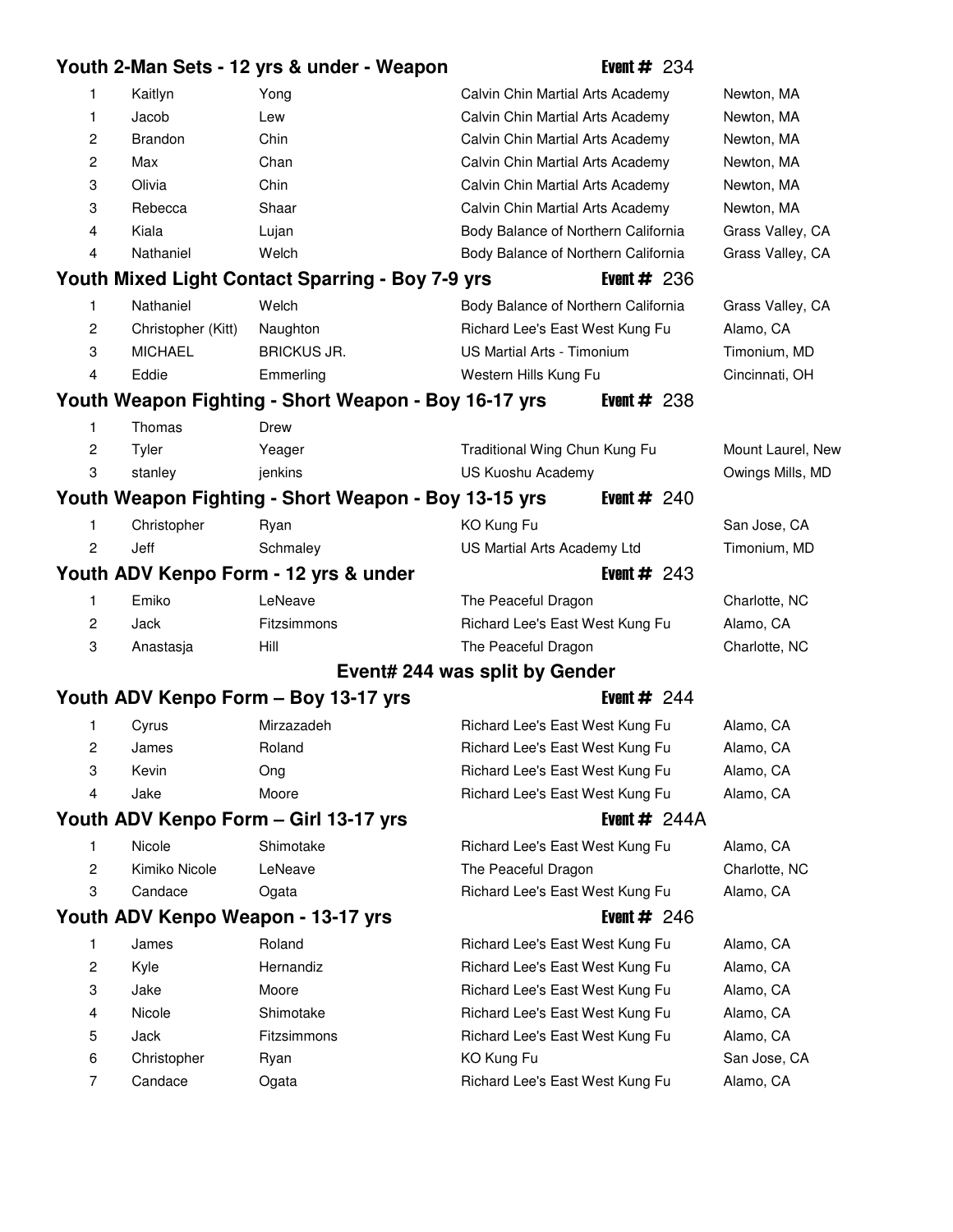## **Youth ADV Mass Attack - 13-17 yrs Event # 248**

| 1            | Cyrus  | Mirzazadeh  |
|--------------|--------|-------------|
| $\mathbf{2}$ | James  | Roland      |
| 3            | Kyle   | Hernandiz   |
| 4            | Jake   | Moore       |
| 5            | Nicole | Shimotake   |
| 6            | Jack   | Fitzsimmons |
| 7            | Kevin  | Ong         |
| 8            | Kyle   | Ona         |

## **Youth INT Kenpo Form - 12 yrs & under** Figure 249

|    | Quinn              | <b>Brinnon</b> | Richard Lee's East West Kung Fu | Alamo, CA |
|----|--------------------|----------------|---------------------------------|-----------|
| 2  | Kevin              | Xu             | Richard Lee's East West Kung Fu | Alamo, CA |
| 3  | Gabriel            | Cordova        | KO Kung Fu                      | San Jose, |
| 4  | Tavlor             | Webb           | KO Kung Fu                      | San Jose, |
| 5. | Christopher (Kitt) | Naughton       | Richard Lee's East West Kung Fu | Alamo, CA |
| 6  | David              | Maizels        | Richard Lee's East West Kung Fu | Alamo, CA |

# **Youth INT Kenpo Form - 13-17 yrs** Event # 250

| 1 | Hannah      | Johnson      |
|---|-------------|--------------|
| 2 | Jimmy       | <b>Baker</b> |
| 3 | Christopher | Bugaj        |
| 4 | Katherine   | Schmid       |
| 5 | Shalyn      | Hockett      |
|   |             |              |

## **Youth INT Kenpo Weapon - 12 yrs & under** Event # 251

| 1 | David              | Maizels        |
|---|--------------------|----------------|
| 2 | Quinn              | <b>Brinnon</b> |
| 3 | Kevin              | Хu             |
| 4 | Alastair           | Patterson, Jr. |
| 5 | Gabriel            | Cordova        |
| 6 | Taylor             | Webb           |
| 7 | Savanna            | Foss           |
| 8 | Christopher (Kitt) | Naughton       |

## **Youth INT Kenpo Weapon - 13-17 yrs Event # 252**

|   | Hannah    | Johnson |
|---|-----------|---------|
| 2 | Katherine | Schmid  |
| 3 | Jimmy     | Baker   |
| 4 | Shalyn    | Hockett |

## **Youth INT Mass Attack Event # 253**

| 1              | Christopher | Bugaj          |
|----------------|-------------|----------------|
| $\overline{c}$ | Katherine   | Schmid         |
| 3              | Hannah      | Johnson        |
| 4              | Quinn       | <b>Brinnon</b> |
| 5              | Gabriel     | Cordova        |
| 6              | Jimmy       | Baker          |
| 7              | David       | Maizels        |
| 8              | Kevin       | Χu             |
|                |             |                |

|    | Cyrus  | Mirzazadeh         | Richard Lee's East West Kung Fu | Alamo, CA |
|----|--------|--------------------|---------------------------------|-----------|
| 2  | James  | Roland             | Richard Lee's East West Kung Fu | Alamo, CA |
| 3  | Kyle   | Hernandiz          | Richard Lee's East West Kung Fu | Alamo, CA |
| 4  | Jake   | Moore              | Richard Lee's East West Kung Fu | Alamo, CA |
| 5. | Nicole | Shimotake          | Richard Lee's East West Kung Fu | Alamo, CA |
| 6  | Jack   | <b>Fitzsimmons</b> | Richard Lee's East West Kung Fu | Alamo, CA |
|    | Kevin  | Ong                | Richard Lee's East West Kung Fu | Alamo, CA |
| 8  | Kvle   | Ong                | Richard Lee's East West Kung Fu | Alamo, CA |
|    |        |                    |                                 |           |

| Richard Lee's East West Kung Fu | Alamo, CA    |
|---------------------------------|--------------|
| Richard Lee's East West Kung Fu | Alamo, CA    |
| KO Kung Fu                      | San Jose, CA |
| KO Kung Fu                      | San Jose, CA |
| Richard Lee's East West Kung Fu | Alamo, CA    |
| Richard Lee's East West Kung Fu | Alamo, CA    |
|                                 |              |

# 1 KO Kung Fu San Jose, CA Richard Lee's East West Kung Fu Alamo, CA Richard Lee's East West Kung Fu Alamo, CA KO Kung Fu San Jose, CA Richard Lee's East West Kung Fu Alamo, CA

Richard Lee's East West Kung Fu Alamo, CA Richard Lee's East West Kung Fu Alamo, CA Richard Lee's East West Kung Fu Alamo, CA Richard Lee's East West Kung Fu Alamo, CA KO Kung Fu San Jose, CA KO Kung Fu San Jose, CA 7 KO Kung Fu San Jose, CA Richard Lee's East West Kung Fu Alamo, CA

1 KO Kung Fu San Jose, CA 21 KO Kung Fu San Jose, CA Richard Lee's East West Kung Fu Alamo, CA Richard Lee's East West Kung Fu Alamo, CA

Richard Lee's East West Kung Fu Alamo, CA 21 KO Kung Fu San Jose, CA KO Kung Fu San Jose, CA Richard Lee's East West Kung Fu Alamo, CA KO Kung Fu San Jose, CA Richard Lee's East West Kung Fu Alamo, CA Richard Lee's East West Kung Fu Alamo, CA Richard Lee's East West Kung Fu Alamo, CA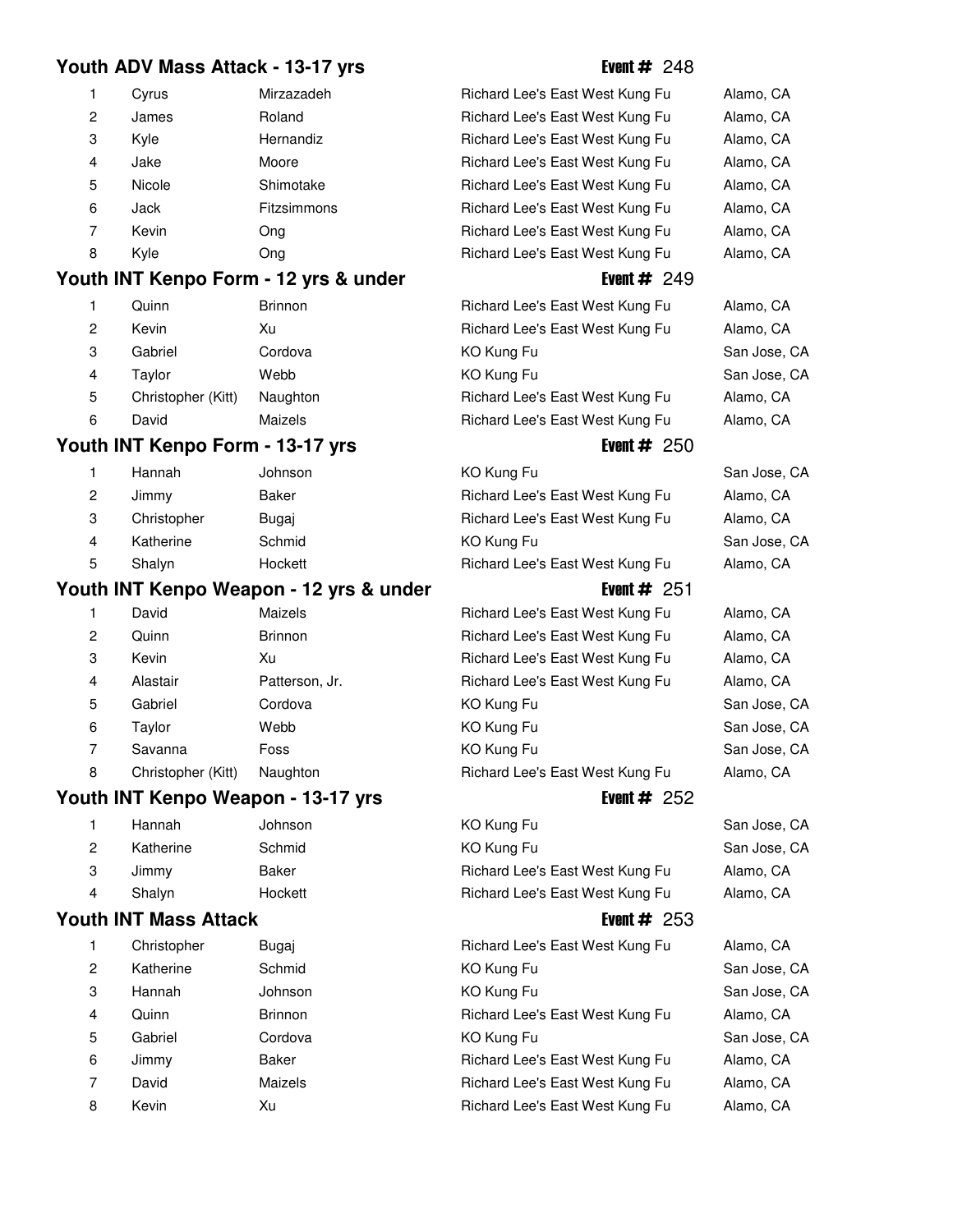## **Youth BEG Kenpo Form Event # 254**

| Alastair | Patterson, |
|----------|------------|
|          |            |

| . . | Savanna | Foss |
|-----|---------|------|
|     |         | -    |

## **Youth BEG Mass Attack Event # 255**

|   | Savanna  | Foss               |
|---|----------|--------------------|
| 2 | Alastair | Patterson, Jr.     |
| 3 | Sofia    | <b>Fitzsimmons</b> |

# **Youth Tai Ji Form (All Styles) 13-17 yrs Event # 256**

| Bryan     | Cheng           |
|-----------|-----------------|
| Alexander | Woo             |
| Megan     | Chan            |
| Daniel    | Shaar           |
| Guilherme | Sprocatti Moura |
|           |                 |

## Group Tai Ji Form (3-10 members) Event # 257

| 1                       | CJ             | Addonisio |
|-------------------------|----------------|-----------|
| 1                       | Bryan          | Cheng     |
| 1                       | Ryan           | Ho        |
| 1                       | Alexander      | Woo       |
| 2                       | Daniel         | Shaar     |
| $\overline{c}$          | Olivia         | Chin      |
| $\overline{\mathbf{c}}$ | Rebecca        | Shaar     |
| 2                       | Megan          | Chan      |
| $\overline{c}$          | Jacob          | Lew       |
| $\overline{c}$          | Leslie         | Jaw       |
| $\overline{c}$          | Connor         | Yong      |
| $\overline{c}$          | <b>Brandon</b> | Chin      |
| $\overline{c}$          | Kaitlyn        | Chin      |
| 3                       | Emilie         | Fanning   |
| 3                       | Jane           | Thomas    |
| 3                       | Julie          | Smith     |
| 3                       | Gwen           | Taylor    |
| 4                       | Nam            | Phamdo    |
| 4                       | Peck Mun       | Lee       |
| 4                       | Chris          | Legg      |
| 4                       | Owen           | Riley     |
|                         | . .            |           |

# Group Tai Ji Weapon (3-10 members) **Example 1 and Struck 258**

|   | Kaitlyn | Chin      |
|---|---------|-----------|
|   | Melanie | Chan      |
| 1 | Megan   | Chan      |
| 1 | CJ.     | Addonisio |

## **BEG/INT Chi Sao - Welter**

| 1 | Matthew | Creech  |
|---|---------|---------|
| 1 | Jeffrey | Mackin  |
| 3 | Richard | Compton |

Jr. **1.1 Alastair Patters Alamo**, CA Richard Lee's East West Kung Fu Alamo, CA 2 KO Kung Fu San Jose, CA 3 Sofia **Fitzsimmons** Richard Lee's East West Kung Fu Alamo, CA

1 KO Kung Fu San Jose, CA Richard Lee's East West Kung Fu Alamo, CA Richard Lee's East West Kung Fu Alamo, CA

Calvin Chin Martial Arts Academy Newton, MA Calvin Chin Martial Arts Academy Newton, MA Calvin Chin Martial Arts Academy Newton, MA Calvin Chin Martial Arts Academy Newton, MA TSKF Academia de Artes Marciais Sao Paulo, Brazil

Calvin Chin Martial Arts Academy Newton, MA Calvin Chin Martial Arts Academy Newton, MA Calvin Chin Martial Arts Academy Newton, MA Calvin Chin Martial Arts Academy Newton, MA Calvin Chin Martial Arts Academy Newton, MA Calvin Chin Martial Arts Academy Newton, MA Calvin Chin Martial Arts Academy Newton, MA Calvin Chin Martial Arts Academy Newton, MA Calvin Chin Martial Arts Academy Newton, MA Calvin Chin Martial Arts Academy Newton, MA Calvin Chin Martial Arts Academy Newton, MA Calvin Chin Martial Arts Academy Newton, MA Calvin Chin Martial Arts Academy Newton, MA Silk Tiger School of Tai Chi Chuan Gibsonville, NC Silk Tiger School of Tai Chi Chuan Gibsonville, NC Silk Tiger School of Tai Chi Chuan Gibsonville, NC Silk Tiger School of Tai Chi Chuan Gibsonville, NC US Kuoshu Academy **Owings Mills, MD** US Kuoshu Academy **Owings Mills, MD** US Kuoshu Academy **Owings Mills, MD** US Kuoshu Academy **Owings Mills, MD** 

| 1 | Kaitlyn                       | Chin      | Calvin Chin Martial Arts Academy                                    | Newton, MA |
|---|-------------------------------|-----------|---------------------------------------------------------------------|------------|
| 1 | Melanie                       | Chan      | Calvin Chin Martial Arts Academy                                    | Newton, MA |
| 1 | Megan                         | Chan      | Calvin Chin Martial Arts Academy                                    | Newton, MA |
|   | CJ                            | Addonisio | Calvin Chin Martial Arts Academy                                    | Newton, MA |
|   | <b>G/INT Chi Sao - Welter</b> |           | Event $#260$                                                        |            |
|   | Matthew                       | Creech    | Kong Hoi Kung Fu Association Sil Lum Kings Mountain, NC<br>Mountain |            |
|   | Jeffrey                       | Mackin    | Kong Hoi Kung Fu Association Sil Lum Kings Mountain, NC<br>Mountain |            |
| c | Dichard                       | Compton   | Kong Hoj Kung Eu Acconistion - Sil Lum - Kings Mountain - NC        |            |

Kong Hoi Kung Fu Association Sil Lum Kings Mountain, NC **Mountain**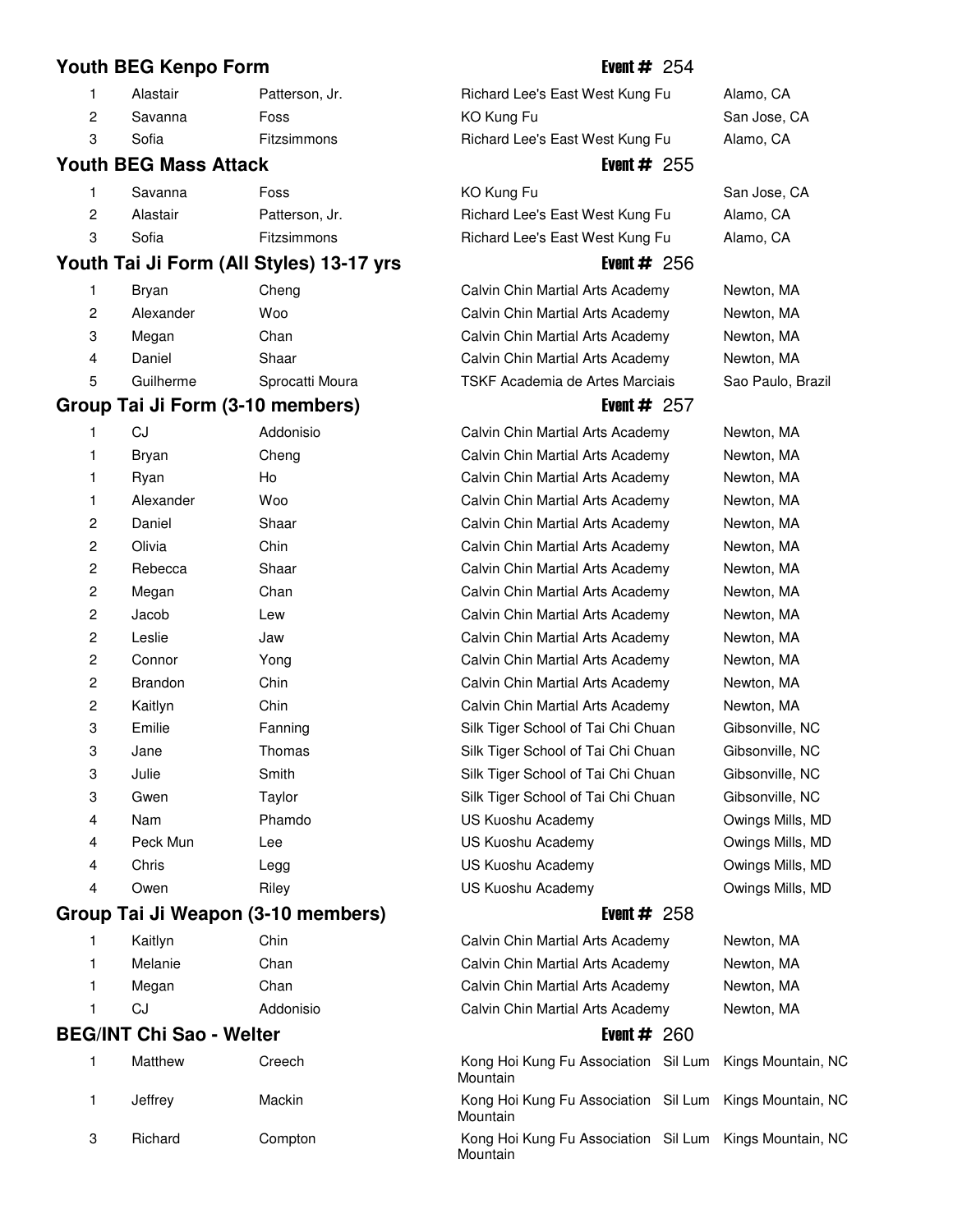| <b>ADV Wing Chun Wooden Dummy</b>       |                                   |                                          |  |  |
|-----------------------------------------|-----------------------------------|------------------------------------------|--|--|
| 1                                       | Andrew                            | Shuvani-Affel                            |  |  |
|                                         | <b>INT Wing Chun Wooden Dummy</b> |                                          |  |  |
| 1                                       | daniel                            | meadows                                  |  |  |
|                                         | Lei Tai Male Light (under 55 kg)  |                                          |  |  |
| 1                                       | Collin                            | Lee                                      |  |  |
|                                         |                                   | Lei Tai Male Middle B (60.1 to 65 kg)    |  |  |
| 1                                       | michael                           | melendez                                 |  |  |
| 2                                       | Stuart                            | Moore                                    |  |  |
| 3                                       | Christopher                       | Chai                                     |  |  |
| 4                                       | Robert                            | Beaver                                   |  |  |
|                                         |                                   | Lei Tai Male Middle A (65.1 to 70 kg)    |  |  |
| 1                                       | Edward                            | Quach                                    |  |  |
| 2                                       | Jerry                             | Piotrowski II                            |  |  |
|                                         |                                   | Lei Tai Male Heavy C (70.1 to 76 kg)     |  |  |
| 1                                       | <b>Brandon</b>                    | Eady                                     |  |  |
| $\overline{c}$                          | manh-tu                           | nguyen                                   |  |  |
| 3                                       | christopher                       | hanna                                    |  |  |
| 4                                       | Lucas                             | Lopez                                    |  |  |
|                                         |                                   | Lei Tai Male Heavy B (76.1 to 82 kg)     |  |  |
| 1                                       | Kasey                             | Corless                                  |  |  |
| 2                                       | Joe                               | Hirschman                                |  |  |
| 3                                       | Andrew                            | Shuvani-Affel                            |  |  |
| 4                                       | Joe                               | Biggica                                  |  |  |
|                                         |                                   | Lei Tai Male Heavy A (82.1 to 88 kg)     |  |  |
| 1                                       | Robert                            | Powell                                   |  |  |
| 2                                       | Frederick                         | Petty                                    |  |  |
| 3                                       | <b>Nick</b>                       | Eggers                                   |  |  |
| 4                                       | Wes                               | <b>Bryant</b>                            |  |  |
|                                         |                                   | Lei Tai Male Super Heavy (88.1 to 94 kg) |  |  |
| 1                                       | matt                              | domney                                   |  |  |
| 2                                       | Wesley                            | <b>Strey</b>                             |  |  |
| 3                                       | Cartier                           | Murrill                                  |  |  |
|                                         |                                   | Lei Tai Male Infinite (over 94.1 kg)     |  |  |
| 1                                       | Chaz                              | Freeman                                  |  |  |
|                                         |                                   | Lei Tai Female Light (under 50 kg)       |  |  |
| 1                                       | Anna                              | Winder                                   |  |  |
| Lei Tai Female Middle A (55.1 to 60 kg) |                                   |                                          |  |  |
| 1                                       | Kaylee                            | <b>Baker</b>                             |  |  |
| 2                                       | Carrie                            | Chun                                     |  |  |
| 3                                       | Jennifer                          | Randle                                   |  |  |
| 4                                       | Kira                              | Geer                                     |  |  |
|                                         |                                   |                                          |  |  |

## **Event # 263**

Columbia Wing Chun Academy Columbia, MD **Event # 266** 

**Event**  $#$  900 Richard Lee's East West Kung Fu Alamo, CA

**Event # 902** 

1 KO Kung Fu San Jose, CA Richard Lee's East West Kung Fu Alamo, CA US Wushu Academy Falls Church, VA The Peaceful Dragon Charlotte, NC

## **Event # 903**

**1** Catalyst Martial Arts **Catalyst Martial Arts** Kettering, Ohio Autumn Moon Kung Fu Academy Gilbert, South Carolina

## **Event # 904**

Glenn Wilson Martial Arts Academy Orlando, FL International All Masters **22 manufaturen 21 manufaturen 21 manufaturen 21 manufaturen 21 manufaturen 21 manufaturen 21 manufaturen 21 manufaturen 21 manufaturen 2010 manufaturen 2010 manufaturen 2010 manufaturen 2010 manufaturen 2010 m** American Center for Chinese Studies Brewster, NY

## **Event # 905**

Glenn Wilson Martial Arts Academy Orlando, FL International Southern Shaolin Academy Ewing, NJ Columbia Wing Chun Academy Columbia, MD

## **Event # 906**

US Martial Arts - Gaithersburg Gaithersburg, MD US Kuoshu Academy **Owings Mills, MD** US Martial Arts - Gaithersburg Gaithersburg, MD Korea Meihua Tanglangquan Kung Fu Dongducheon, South Federation

## **Event # 907**

University of Bridgeport MA Studies BA Bridgeport, CT Prgrm Zhong Yi Kung Fu Association Madison, WI

## **Event # 908**

Southern Shaolin Academy Ewing, NJ

## **Event # 909**

Richard Lee's East West Kung Fu Alamo, CA

# **Event # 911**

Richard Lee's East West Kung Fu Alamo, CA The Peaceful Dragon Charlotte, NC Ho I Kung Fu and Tai Chi Academy Columbus, Ohio Western Hills Kung Fu Cincinnati, OH

advanced wing chun baltimore, maryland

Associacao Shaolin de Kung Fu Sao Paulo, Brazil

Fong Hung Ga Kung Fu Staten Island, NY

US Martial Arts - Gaithersburg Gaithersburg, MD